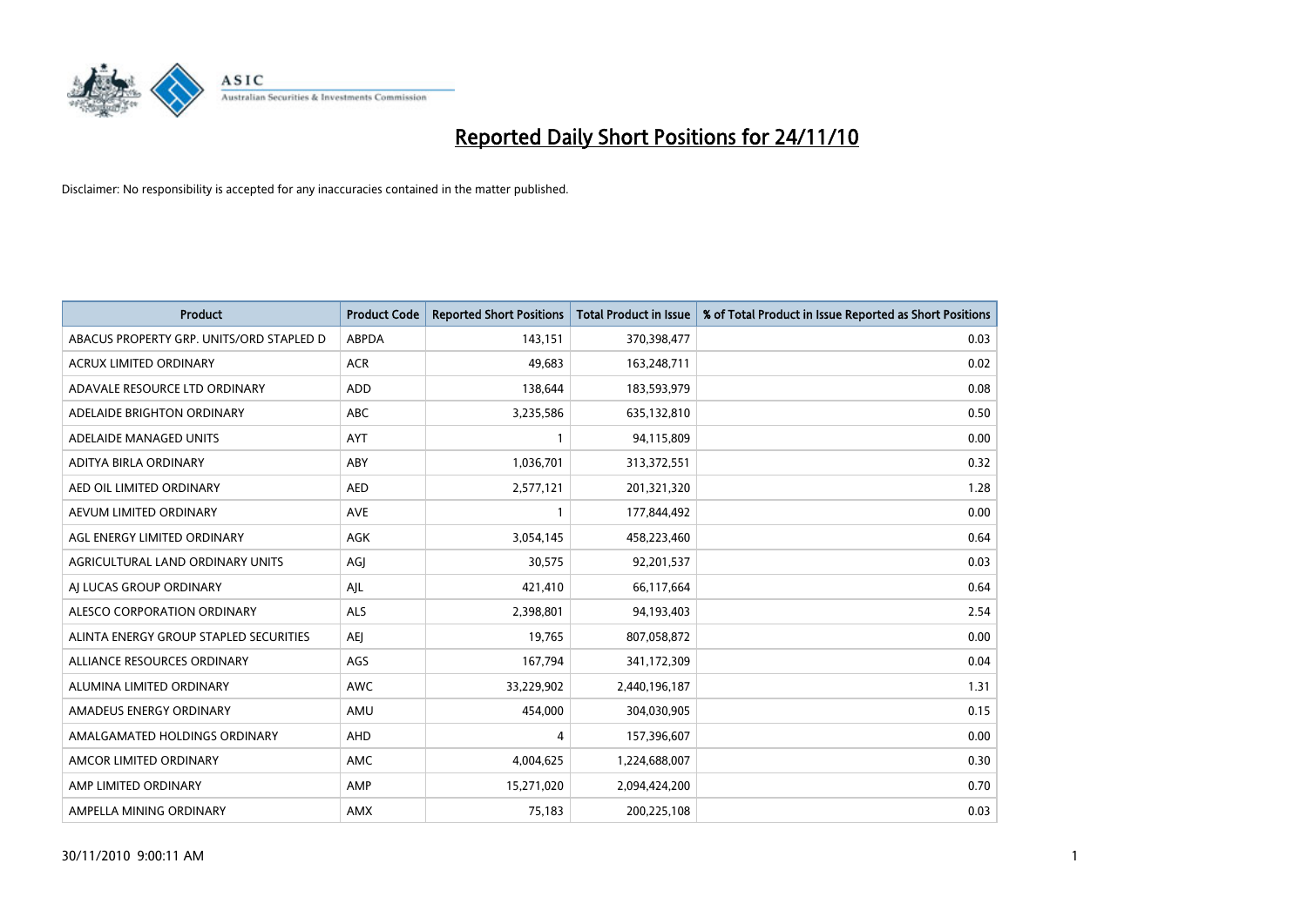

| <b>Product</b>                          | <b>Product Code</b> | <b>Reported Short Positions</b> | Total Product in Issue | % of Total Product in Issue Reported as Short Positions |
|-----------------------------------------|---------------------|---------------------------------|------------------------|---------------------------------------------------------|
| ANDEAN RESOURCES LTD ORDINARY           | <b>AND</b>          | 196,757                         | 549,122,588            | 0.03                                                    |
| ANSELL LIMITED ORDINARY                 | <b>ANN</b>          | 1,175,338                       | 132,986,402            | 0.89                                                    |
| ANTARES ENERGY LTD ORDINARY             | AZZ                 | 118,654                         | 299,333,110            | 0.04                                                    |
| ANZ BANKING GRP LTD ORDINARY            | ANZ                 | 6,451,864                       | 2,561,358,456          | 0.23                                                    |
| APA GROUP STAPLED SECURITIES            | <b>APA</b>          | 5,465,713                       | 551,689,118            | 1.00                                                    |
| APEX MINERALS NL ORDINARY               | <b>AXM</b>          | 885,146                         | 3,567,819,915          | 0.02                                                    |
| APN EUROPEAN RETAIL UNITS STAPLED SEC.  | <b>AEZ</b>          | 11,832                          | 544,910,660            | 0.00                                                    |
| APN NEWS & MEDIA ORDINARY               | <b>APN</b>          | 8,031,843                       | 606,084,019            | 1.33                                                    |
| APOLLO GAS LIMITED ORDINARY             | <b>AZO</b>          | 374,650                         | 90,400,136             | 0.41                                                    |
| AOUARIUS PLATINUM. ORDINARY             | <b>AOP</b>          | 3,044,167                       | 463,241,295            | 0.67                                                    |
| AQUILA RESOURCES ORDINARY               | <b>AQA</b>          | 1,581,629                       | 322,862,186            | 0.47                                                    |
| ARAFURA RESOURCE LTD ORDINARY           | ARU                 | 4,555,032                       | 334,995,342            | 1.35                                                    |
| ARB CORPORATION ORDINARY                | ARP                 | 5,006                           | 72,481,302             | 0.01                                                    |
| ARDENT LEISURE GROUP STAPLED SECURITIES | AAD                 | 1,608,899                       | 312,836,274            | 0.51                                                    |
| ARISTOCRAT LEISURE ORDINARY             | ALL                 | 33,041,046                      | 533,983,910            | 6.21                                                    |
| ASCIANO LIMITED ORDINARY                | <b>AIO</b>          | 11,437,713                      | 2,926,103,883          | 0.39                                                    |
| ASG GROUP LIMITED ORDINARY              | <b>ASZ</b>          | 5,747                           | 156,064,384            | 0.00                                                    |
| ASPEN GROUP ORD/UNITS STAPLED           | APZ                 | 1,203,445                       | 583,934,711            | 0.21                                                    |
| <b>ASTON RES LTD ORDINARY</b>           | <b>AZT</b>          | 4,886                           | 204,527,604            | 0.00                                                    |
| ASTRO JAP PROP GROUP STAPLED SECURITIES | AJA                 | 646.140                         | 508,212,161            | 0.13                                                    |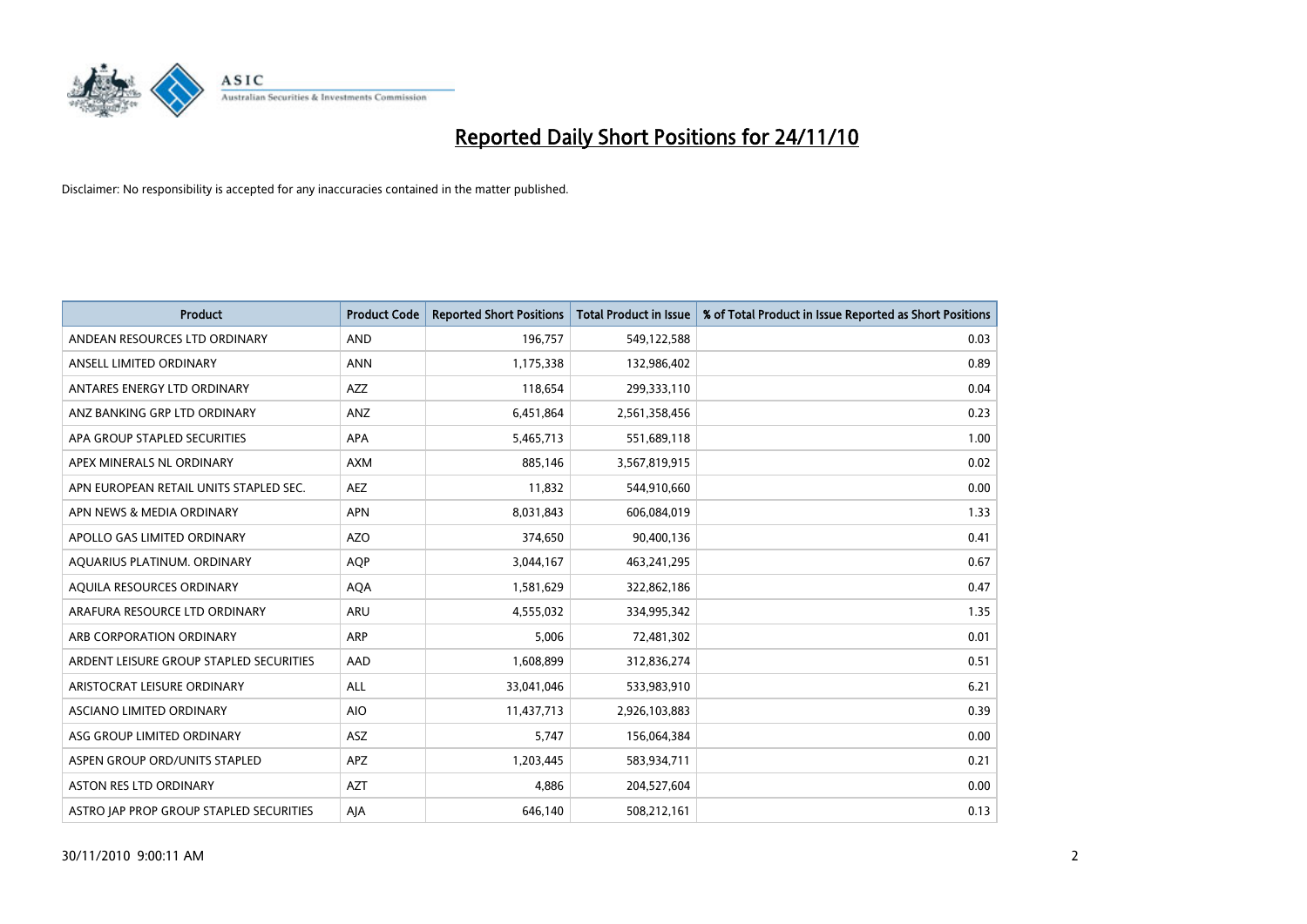

| <b>Product</b>                       | <b>Product Code</b> | <b>Reported Short Positions</b> | Total Product in Issue | % of Total Product in Issue Reported as Short Positions |
|--------------------------------------|---------------------|---------------------------------|------------------------|---------------------------------------------------------|
| ASX LIMITED ORDINARY                 | <b>ASX</b>          | 1,369,381                       | 175,136,729            | 0.78                                                    |
| ATLANTIC LIMITED ORDINARY            | ATI                 | 177,724                         | 107,914,290            | 0.16                                                    |
| ATLAS IRON LIMITED ORDINARY          | <b>AGO</b>          | 5,523,009                       | 546,807,119            | 1.01                                                    |
| AUCKLAND INTERNATION ORDINARY        | AIA                 | 315,402                         | 1,317,998,787          | 0.02                                                    |
| <b>AURORA OIL &amp; GAS ORDINARY</b> | <b>AUT</b>          | 211,661                         | 318,365,342            | 0.06                                                    |
| <b>AUSDRILL LIMITED ORDINARY</b>     | <b>ASL</b>          | 120,260                         | 262,467,242            | 0.04                                                    |
| AUSENCO LIMITED ORDINARY             | AAX                 | 5,023,949                       | 122,427,576            | 4.10                                                    |
| <b>AUSTAL LIMITED ORDINARY</b>       | ASB                 | 189,026                         | 188,069,638            | 0.09                                                    |
| AUSTAR UNITED ORDINARY               | <b>AUN</b>          | 14,384,761                      | 1,271,329,063          | 1.14                                                    |
| <b>AUSTBROKERS HOLDINGS ORDINARY</b> | <b>AUB</b>          | $\overline{2}$                  | 54,339,433             | 0.00                                                    |
| AUSTIN ENGINEERING ORDINARY          | <b>ANG</b>          | 9,585                           | 71,364,403             | 0.01                                                    |
| <b>AUSTRALAND ASSETS ASSETS</b>      | <b>AAZPB</b>        | 1,168                           | 2,750,000              | 0.04                                                    |
| AUSTRALAND PROPERTY STAPLED SECURITY | <b>ALZ</b>          | 218,764                         | 576,837,197            | 0.03                                                    |
| AUSTRALIAN AGRICULT, ORDINARY        | AAC                 | 1,762,776                       | 264,264,459            | 0.65                                                    |
| <b>AUSTRALIAN EDUCATION UNITS</b>    | <b>AEU</b>          | 625,000                         | 134,973,383            | 0.46                                                    |
| AUSTRALIAN INFRASTR. UNITS/ORDINARY  | <b>AIX</b>          | 154,229                         | 620,733,944            | 0.02                                                    |
| AUSTRALIAN PHARM, ORDINARY           | API                 | 1,026,426                       | 488,115,883            | 0.20                                                    |
| AUTOMOTIVE HOLDINGS ORDINARY         | <b>AHE</b>          | 8,647                           | 225,731,300            | 0.00                                                    |
| AVEXA LIMITED ORDINARY               | <b>AVX</b>          | 243,657                         | 847,688,779            | 0.03                                                    |
| AVOCA RESOURCES ORDINARY             | <b>AVO</b>          | 152,902                         | 302,379,660            | 0.05                                                    |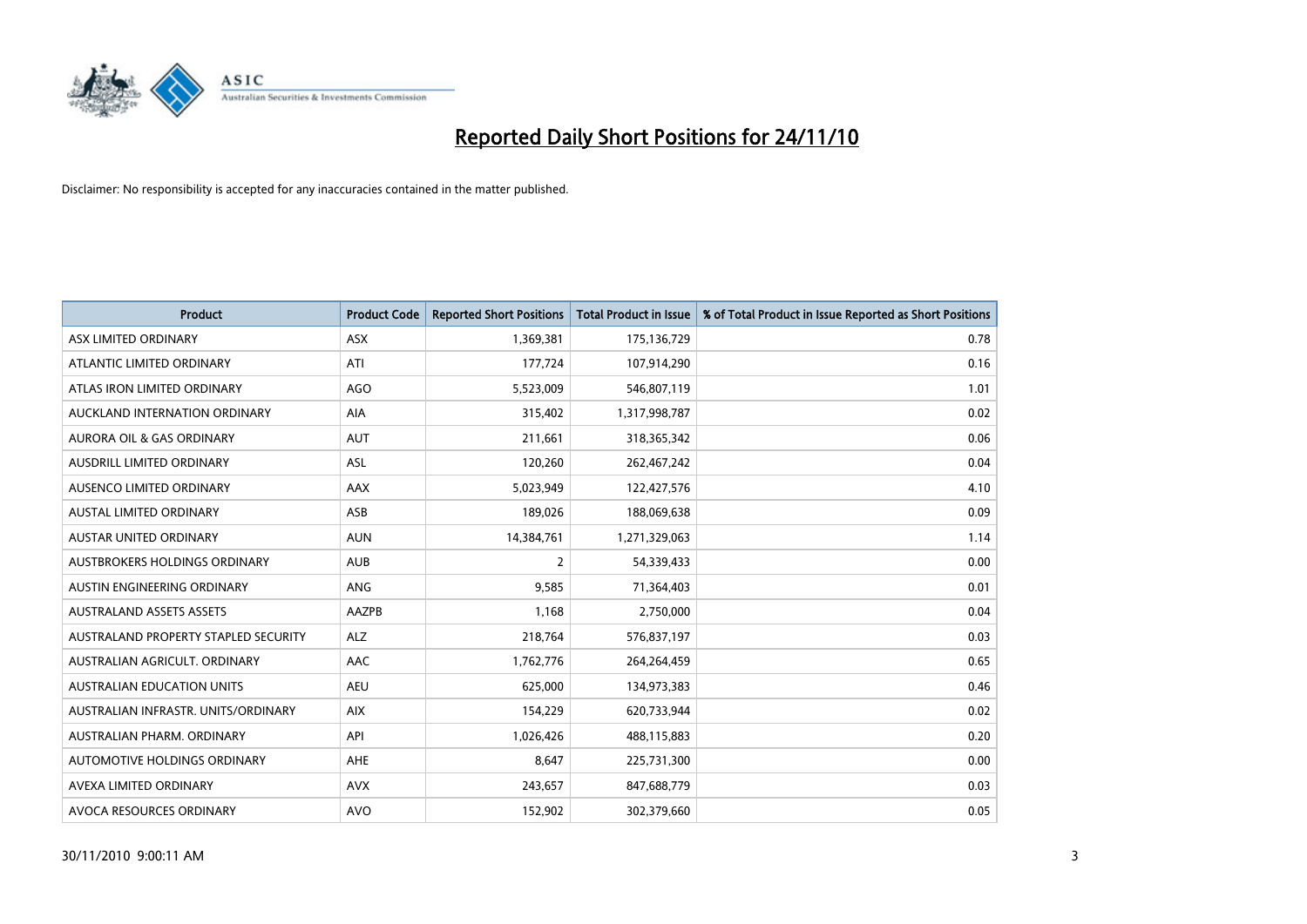

| Product                              | <b>Product Code</b> | <b>Reported Short Positions</b> | <b>Total Product in Issue</b> | % of Total Product in Issue Reported as Short Positions |
|--------------------------------------|---------------------|---------------------------------|-------------------------------|---------------------------------------------------------|
| AWB LIMITED ORDINARY                 | AWB                 | 4,122,513                       | 824,281,667                   | 0.50                                                    |
| AWE LIMITED ORDINARY                 | AWE                 | 5,759,405                       | 521,871,941                   | 1.10                                                    |
| AXA ASIA PACIFIC ORDINARY            | <b>AXA</b>          | 6,230,854                       | 2,067,095,545                 | 0.30                                                    |
| AZUMAH RESOURCES ORDINARY            | <b>AZM</b>          | 2,297                           | 221,946,055                   | 0.00                                                    |
| BANK OF QUEENSLAND. ORDINARY         | <b>BOQ</b>          | 1,559,685                       | 220,044,823                   | 0.70                                                    |
| <b>BANNERMAN RESOURCES ORDINARY</b>  | <b>BMN</b>          | 103,984                         | 201,710,934                   | 0.06                                                    |
| <b>BASS STRAIT OIL CO ORDINARY</b>   | <b>BAS</b>          | 1,482                           | 291,030,250                   | 0.00                                                    |
| BATHURST RESOURCES ORDINARY          | <b>BTU</b>          | 3,400,000                       | 605,938,372                   | 0.56                                                    |
| BAUXITE RESOURCE LTD ORDINARY        | <b>BAU</b>          | 35,697                          | 234,379,896                   | 0.02                                                    |
| <b>BC IRON LIMITED ORDINARY</b>      | <b>BCI</b>          | 21,500                          | 88,561,000                    | 0.02                                                    |
| BEACH ENERGY LIMITED ORDINARY        | <b>BPT</b>          | 2,298,824                       | 1,098,548,140                 | 0.20                                                    |
| BENDIGO AND ADELAIDE ORDINARY        | <b>BEN</b>          | 3,608,821                       | 357,572,785                   | 1.00                                                    |
| BERKELEY RESOURCES ORDINARY          | <b>BKY</b>          | 346,390                         | 137,817,062                   | 0.24                                                    |
| <b>BHP BILLITON LIMITED ORDINARY</b> | <b>BHP</b>          | 21,977,054                      | 3,356,081,497                 | 0.63                                                    |
| <b>BILLABONG ORDINARY</b>            | <b>BBG</b>          | 8,269,628                       | 253,613,826                   | 3.24                                                    |
| <b>BIOTA HOLDINGS ORDINARY</b>       | <b>BTA</b>          | 1,594,579                       | 180,691,377                   | 0.88                                                    |
| <b>BISALLOY STEEL ORDINARY</b>       | <b>BIS</b>          | 84,480                          | 216,455,965                   | 0.04                                                    |
| BKI INVESTMENT LTD ORDINARY          | <b>BKI</b>          | 508                             | 420,919,092                   | 0.00                                                    |
| <b>BLACKTHORN RESOURCES ORDINARY</b> | <b>BTR</b>          | 35,848                          | 106,885,300                   | 0.03                                                    |
| <b>BLUESCOPE STEEL LTD ORDINARY</b>  | <b>BSL</b>          | 12,023,969                      | 1,842,207,385                 | 0.65                                                    |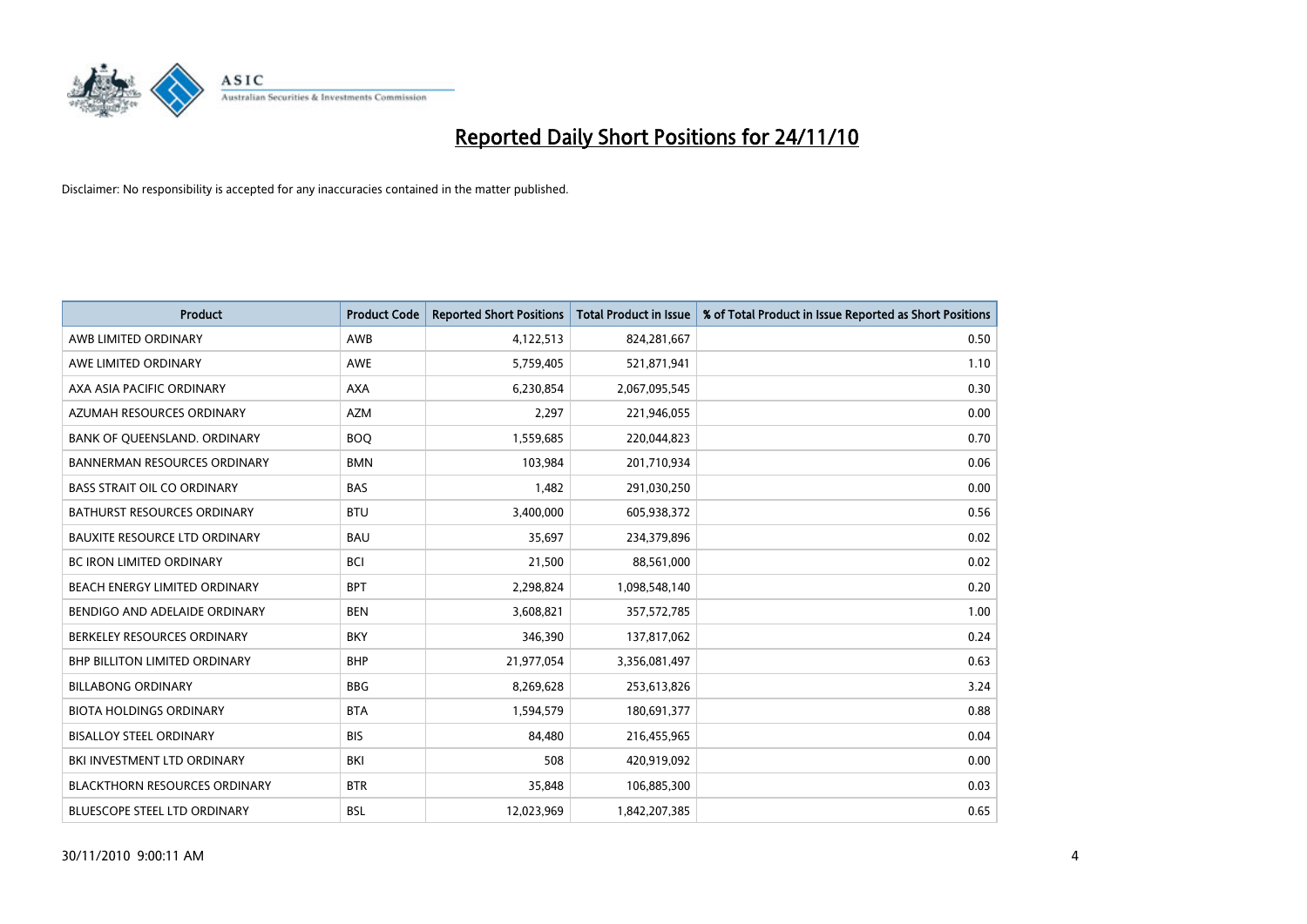

| Product                                  | <b>Product Code</b> | <b>Reported Short Positions</b> | <b>Total Product in Issue</b> | % of Total Product in Issue Reported as Short Positions |
|------------------------------------------|---------------------|---------------------------------|-------------------------------|---------------------------------------------------------|
| <b>BOART LONGYEAR ORDINARY</b>           | <b>BLY</b>          | 3,613,576                       | 461,163,412                   | 0.79                                                    |
| <b>BOOM LOGISTICS ORDINARY</b>           | <b>BOL</b>          | 337,999                         | 461,500,712                   | 0.07                                                    |
| BORAL LIMITED, ORDINARY                  | <b>BLD</b>          | 20,464,015                      | 724,369,392                   | 2.82                                                    |
| BOTSWANA METALS LTD ORDINARY             | <b>BML</b>          | 7,000                           | 106,087,760                   | 0.01                                                    |
| <b>BOW ENERGY LIMITED ORDINARY</b>       | <b>BOW</b>          | 289,230                         | 322,927,187                   | 0.08                                                    |
| <b>BRADKEN LIMITED ORDINARY</b>          | <b>BKN</b>          | 430,895                         | 139,639,929                   | 0.31                                                    |
| <b>BRAMBLES LIMITED ORDINARY</b>         | <b>BXB</b>          | 9,934,533                       | 1,434,431,389                 | 0.68                                                    |
| BREVILLE GROUP LTD ORDINARY              | <b>BRG</b>          | 2,740                           | 129,615,322                   | 0.00                                                    |
| BRICKWORKS LIMITED ORDINARY              | <b>BKW</b>          | 26,176                          | 147,567,333                   | 0.01                                                    |
| <b>BROCKMAN RESOURCES ORDINARY</b>       | <b>BRM</b>          | 185,004                         | 142,963,151                   | 0.13                                                    |
| BT INVESTMENT MNGMNT ORDINARY            | <b>BTT</b>          | 1,687                           | 160,000,000                   | 0.00                                                    |
| <b>BUNNINGS WAREHOUSE ORDINARY UNITS</b> | <b>BWP</b>          | 445,743                         | 427,042,646                   | 0.10                                                    |
| <b>BUREY GOLD LIMITED ORDINARY</b>       | <b>BYR</b>          | 20,233                          | 238,685,017                   | 0.01                                                    |
| <b>BURU ENERGY ORDINARY</b>              | <b>BRU</b>          | 171,612                         | 182,780,549                   | 0.09                                                    |
| <b>CABCHARGE AUSTRALIA ORDINARY</b>      | CAB                 | 1,124,289                       | 120,437,014                   | 0.93                                                    |
| CALTEX AUSTRALIA ORDINARY                | <b>CTX</b>          | 6,450,645                       | 270,000,000                   | 2.36                                                    |
| <b>CAMPBELL BROTHERS ORDINARY</b>        | CPB                 | 108,638                         | 66,959,593                    | 0.17                                                    |
| CAPE LAMBERT RES LTD ORDINARY            | <b>CFE</b>          | 1,856,328                       | 593,166,467                   | 0.31                                                    |
| <b>CARBON ENERGY ORDINARY</b>            | <b>CNX</b>          | 446,898                         | 609,747,650                   | 0.07                                                    |
| CARDNO LIMITED ORDINARY                  | CDD                 | 19,095                          | 105,797,439                   | 0.02                                                    |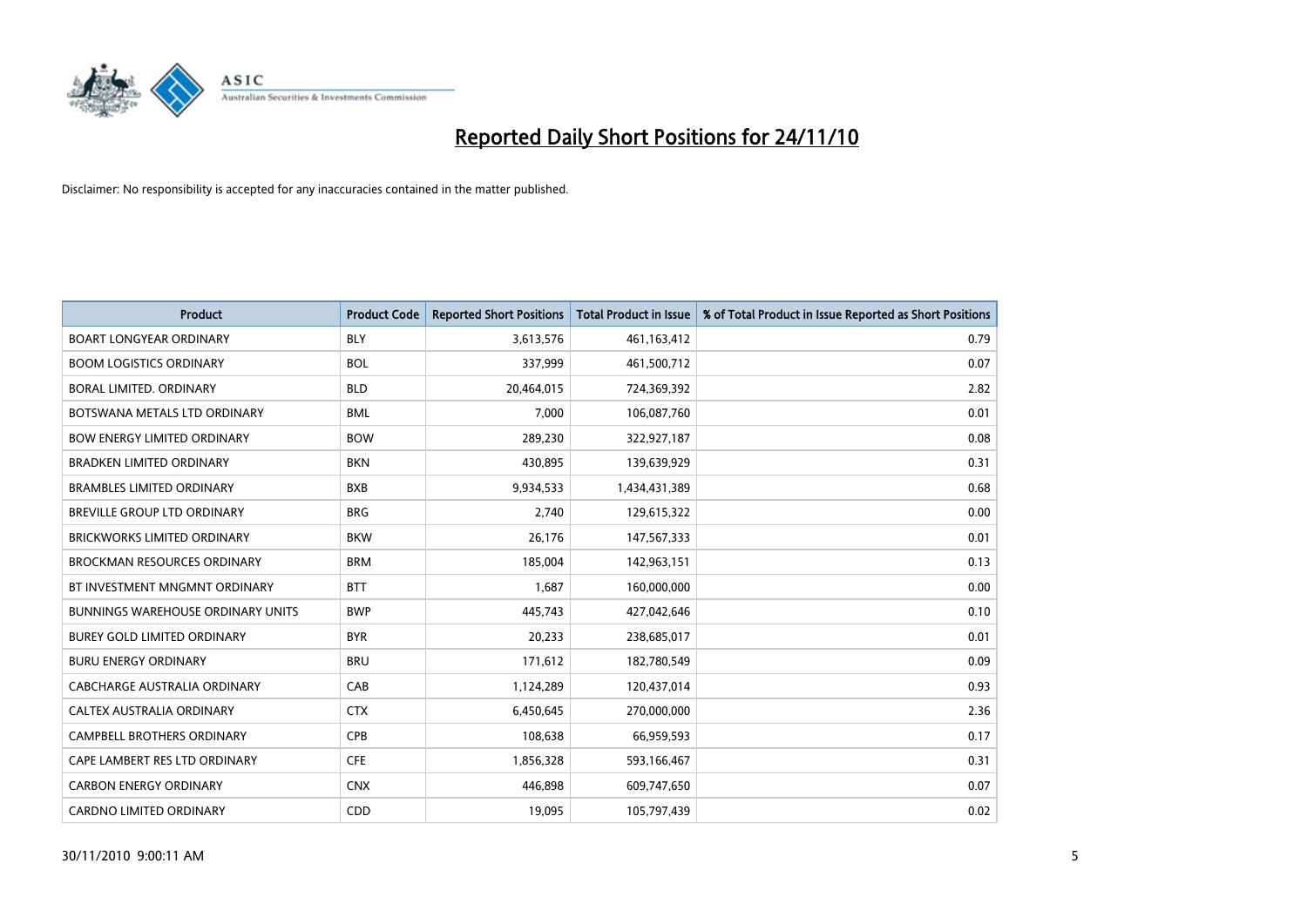

| <b>Product</b>                                | <b>Product Code</b> | <b>Reported Short Positions</b> | Total Product in Issue | % of Total Product in Issue Reported as Short Positions |
|-----------------------------------------------|---------------------|---------------------------------|------------------------|---------------------------------------------------------|
| CARNARVON PETROLEUM ORDINARY                  | <b>CVN</b>          | 1,192,704                       | 686,759,634            | 0.17                                                    |
| CARNEGIE WAVE ENERGY ORDINARY                 | <b>CWE</b>          | 83,000                          | 565,237,627            | 0.01                                                    |
| CARPATHIAN RESOURCES ORDINARY                 | <b>CPN</b>          | 75,000                          | 265,533,501            | 0.03                                                    |
| CARPENTARIA EXP. LTD ORDINARY                 | CAP                 | 9,777                           | 94,171,301             | 0.01                                                    |
| CARSALES.COM LTD ORDINARY                     | <b>CRZ</b>          | 1,228,683                       | 232,750,800            | 0.54                                                    |
| CASH CONVERTERS ORD/DIV ACCESS                | CCV                 | 147,091                         | 379,761,025            | 0.03                                                    |
| <b>CASPIAN OIL &amp; GAS ORDINARY</b>         | <b>CIG</b>          | 50,000                          | 1,331,500,513          | 0.00                                                    |
| CATALPA RESOURCES ORDINARY                    | CAH                 | 140,737                         | 162,776,842            | 0.08                                                    |
| CEC GROUP LIMITED ORDINARY                    | <b>CEG</b>          | 1,750                           | 79,662,662             | 0.00                                                    |
| <b>CELLNET GROUP ORDINARY</b>                 | <b>CLT</b>          | 1,342                           | 69,875,723             | 0.00                                                    |
| CENTENNIAL COAL ORDINARY                      | <b>CEY</b>          | 419,037                         | 395,126,381            | 0.11                                                    |
| CENTRAL PETROLEUM ORDINARY                    | <b>CTP</b>          | 11,455                          | 982,297,842            | 0.00                                                    |
| <b>CENTRO PROPERTIES UNITS/ORD STAPLED</b>    | <b>CNP</b>          | 573,739                         | 972,414,514            | 0.06                                                    |
| <b>CENTRO RETAIL GROUP STAPLED SECURITIES</b> | <b>CER</b>          | 919,300                         | 2,286,399,424          | 0.03                                                    |
| <b>CERAMIC FUEL CELLS ORDINARY</b>            | <b>CFU</b>          | 140,572                         | 1,200,679,566          | 0.01                                                    |
| CFS RETAIL PROPERTY UNITS                     | <b>CFX</b>          | 31,227,965                      | 2,820,392,571          | 1.11                                                    |
| <b>CHALLENGER DIV.PRO. STAPLED UNITS</b>      | <b>CDI</b>          | 81,993                          | 913,426,007            | 0.00                                                    |
| CHALLENGER F.S.G.LTD ORDINARY                 | <b>CGF</b>          | 7,637,443                       | 502,403,359            | 1.51                                                    |
| <b>CHALLENGER INFRAST, STAPLED UNITS</b>      | <b>CIF</b>          | 13,170                          | 316,223,785            | 0.00                                                    |
| CHANDLER MACLEOD LTD ORDINARY                 | <b>CMG</b>          | 11,970                          | 422,031,685            | 0.00                                                    |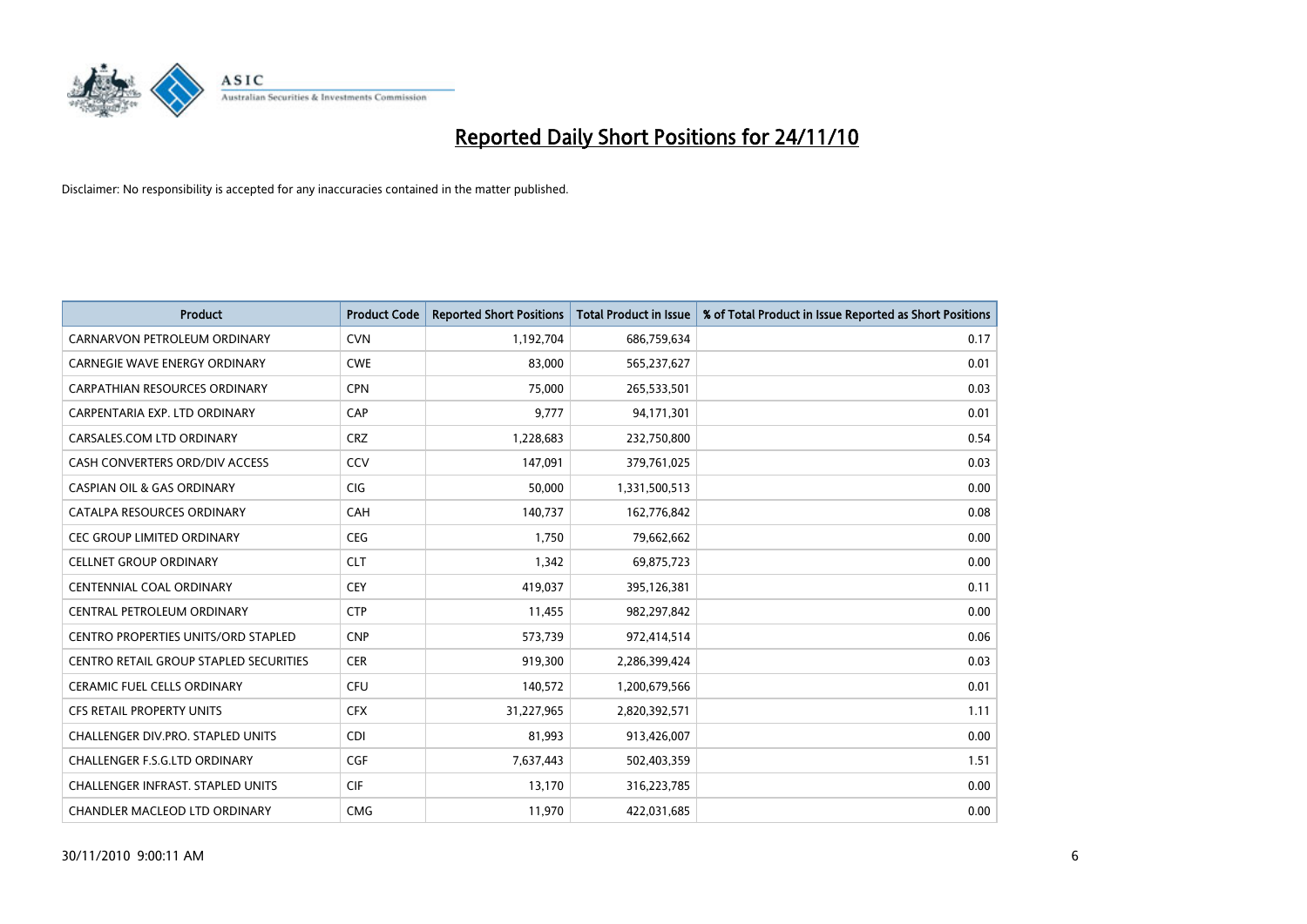

| <b>Product</b>                           | <b>Product Code</b> | <b>Reported Short Positions</b> | Total Product in Issue | % of Total Product in Issue Reported as Short Positions |
|------------------------------------------|---------------------|---------------------------------|------------------------|---------------------------------------------------------|
| CHARTER HALL GROUP STAPLED US P DEF SET  | CHCDA               | 714,762                         | 306, 341, 272          | 0.23                                                    |
| <b>CHARTER HALL OFFICE UNIT</b>          | CQ <sub>O</sub>     | 1,245,181                       | 493,319,730            | 0.26                                                    |
| <b>CHARTER HALL RETAIL UNITS</b>         | <b>COR</b>          | 67,093                          | 305,810,723            | 0.02                                                    |
| CHEMGENEX PHARMACEUT ORDINARY            | <b>CXS</b>          | 195,195                         | 283,348,870            | 0.07                                                    |
| CITADEL RESOURCE GRP ORDINARY            | CGG                 | 1,802,044                       | 2,367,666,467          | 0.07                                                    |
| CITIGOLD CORP LTD ORDINARY               | <b>CTO</b>          | 2,208,686                       | 964,512,301            | 0.23                                                    |
| CLINUVEL PHARMACEUT. DEFERRED SETTLEMENT | <b>CUVDA</b>        | 4,127                           | 30,344,367             | 0.01                                                    |
| <b>CLOUGH LIMITED ORDINARY</b>           | <b>CLO</b>          | 487,088                         | 770,906,269            | 0.05                                                    |
| <b>COAL &amp; ALLIED ORDINARY</b>        | <b>CNA</b>          | 8,873                           | 86,584,735             | 0.01                                                    |
| COAL OF AFRICA LTD ORDINARY              | <b>CZA</b>          | 1,057,522                       | 530,514,663            | 0.19                                                    |
| <b>COALSPUR MINES LTD ORDINARY</b>       | <b>CPL</b>          | 1,374,796                       | 437,857,575            | 0.31                                                    |
| COCA-COLA AMATIL ORDINARY                | <b>CCL</b>          | 3,867,516                       | 755,998,717            | 0.50                                                    |
| <b>COCHLEAR LIMITED ORDINARY</b>         | <b>COH</b>          | 993,330                         | 56,666,632             | 1.73                                                    |
| <b>COCKATOO COAL ORDINARY</b>            | <b>COK</b>          | 5,000                           | 970,036,951            | 0.00                                                    |
| <b>COEUR D'ALENE MINES. CDI 1:1</b>      | <b>CXC</b>          | 1,000                           | 3,255,019              | 0.03                                                    |
| <b>COFFEY INTERNATIONAL ORDINARY</b>     | <b>COF</b>          | 82,364                          | 130,211,293            | 0.06                                                    |
| COMMONWEALTH BANK, ORDINARY              | <b>CBA</b>          | 14,742,733                      | 1,548,882,074          | 0.92                                                    |
| COMMONWEALTH PROP ORDINARY UNITS         | <b>CPA</b>          | 19,915,859                      | 2,012,803,230          | 0.98                                                    |
| <b>COMPASS RESOURCES ORDINARY</b>        | <b>CMR</b>          | 101,480                         | 147,402,920            | 0.07                                                    |
| COMPUTERSHARE LTD ORDINARY               | <b>CPU</b>          | 3,274,525                       | 555,664,059            | 0.59                                                    |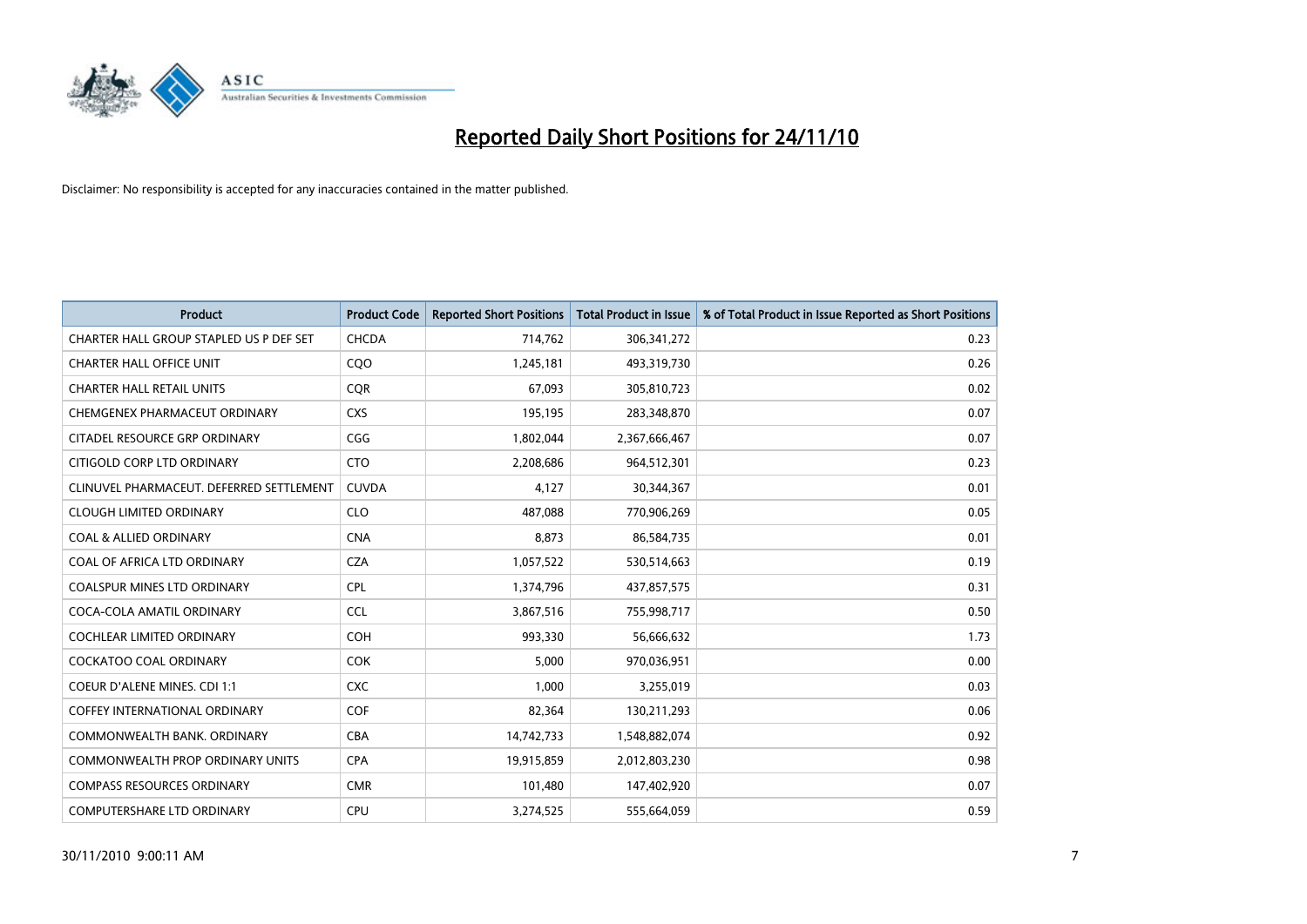

| Product                           | <b>Product Code</b> | <b>Reported Short Positions</b> | Total Product in Issue | % of Total Product in Issue Reported as Short Positions |
|-----------------------------------|---------------------|---------------------------------|------------------------|---------------------------------------------------------|
| <b>CONNECTEAST GROUP STAPLED</b>  | <b>CEU</b>          | 35,326,282                      | 3,940,145,951          | 0.89                                                    |
| CONQUEST MINING ORDINARY          | <b>COT</b>          | 140,579                         | 532,320,600            | 0.03                                                    |
| CONSOLIDATED MEDIA, ORDINARY      | <b>CMI</b>          | 3,346,074                       | 561,834,996            | 0.59                                                    |
| CONTANGO MICROCAP ORDINARY        | <b>CTN</b>          | 7,500                           | 145,708,783            | 0.01                                                    |
| <b>COOPER ENERGY LTD ORDINARY</b> | <b>COE</b>          | 233,240                         | 292,576,001            | 0.08                                                    |
| <b>COPPER STRIKE LTD ORDINARY</b> | <b>CSE</b>          | 714                             | 129,455,571            | 0.00                                                    |
| <b>COUNT FINANCIAL ORDINARY</b>   | COU                 | 13,368                          | 262,212,976            | 0.01                                                    |
| CRANE GROUP LIMITED ORDINARY      | <b>CRG</b>          | 1,775,065                       | 79,110,667             | 2.22                                                    |
| CROMWELL GROUP STAPLED SECURITIES | <b>CMW</b>          | 184,561                         | 909,626,240            | 0.02                                                    |
| <b>CROWN LIMITED ORDINARY</b>     | <b>CWN</b>          | 2,173,098                       | 754,131,800            | 0.28                                                    |
| <b>CSG LIMITED ORDINARY</b>       | <b>CSV</b>          | 430,879                         | 244,874,695            | 0.17                                                    |
| <b>CSL LIMITED ORDINARY</b>       | <b>CSL</b>          | 9,803,363                       | 548,994,959            | 1.78                                                    |
| <b>CSR LIMITED ORDINARY</b>       | <b>CSR</b>          | 7,207,957                       | 1,517,909,514          | 0.47                                                    |
| <b>CUDECO LIMITED ORDINARY</b>    | CDU                 | 1,025,217                       | 145,412,643            | 0.69                                                    |
| <b>CUSTOMERS LIMITED ORDINARY</b> | <b>CUS</b>          | 202,707                         | 134,869,357            | 0.14                                                    |
| DART ENERGY LTD ORDINARY          | <b>DTE</b>          | 1,994,398                       | 538,188,184            | 0.37                                                    |
| DAVID JONES LIMITED ORDINARY      | <b>DJS</b>          | 10,983,593                      | 514,034,694            | 2.15                                                    |
| DECMIL GROUP LIMITED ORDINARY     | <b>DCG</b>          | 17,397                          | 123,804,568            | 0.01                                                    |
| DEEP YELLOW LIMITED ORDINARY      | <b>DYL</b>          | 15,876                          | 1,125,814,458          | 0.00                                                    |
| DEVINE LIMITED ORDINARY           | <b>DVN</b>          | 1,000                           | 634,918,223            | 0.00                                                    |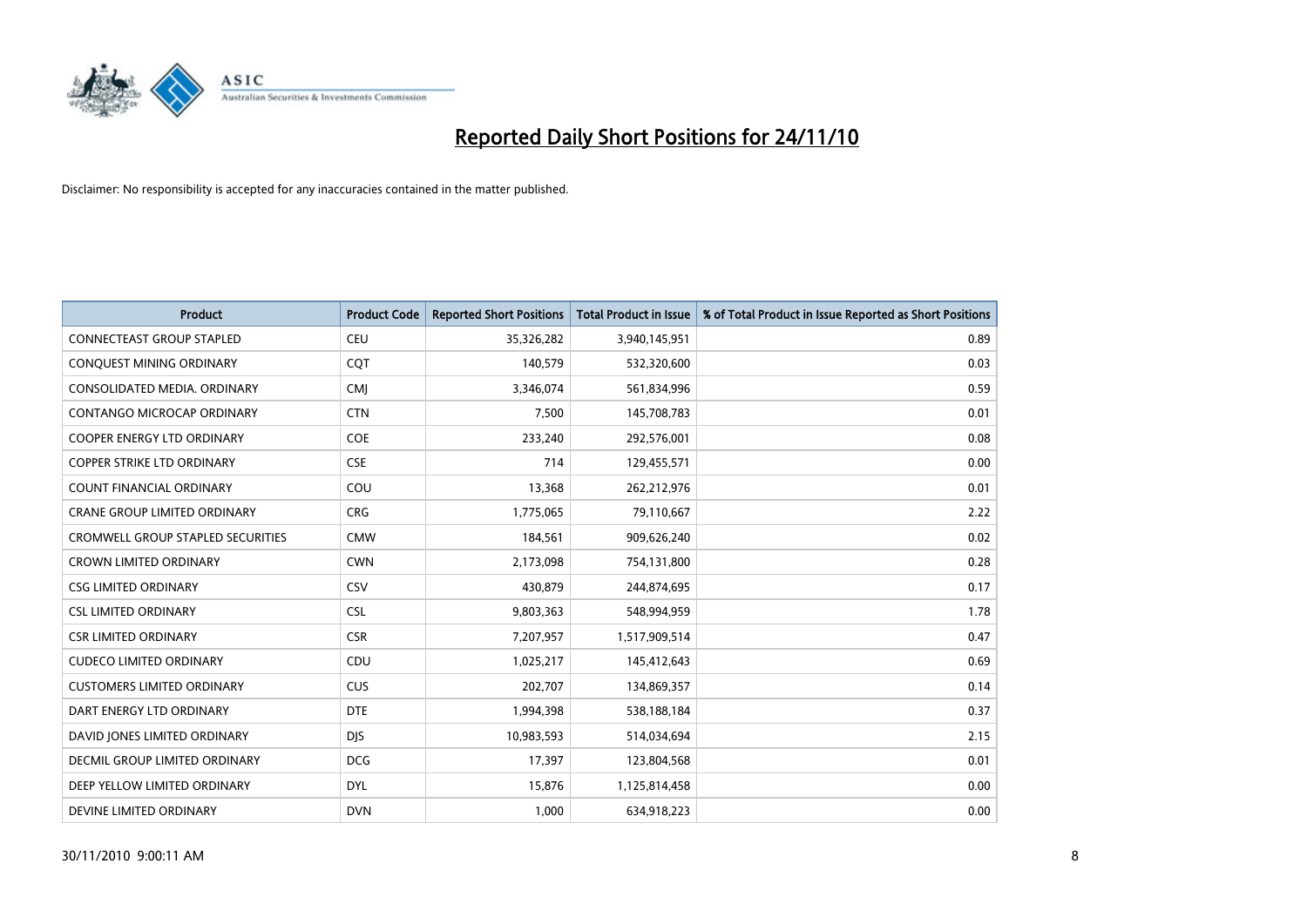

| <b>Product</b>                            | <b>Product Code</b> | <b>Reported Short Positions</b> | <b>Total Product in Issue</b> | % of Total Product in Issue Reported as Short Positions |
|-------------------------------------------|---------------------|---------------------------------|-------------------------------|---------------------------------------------------------|
| DEXUS PROPERTY GROUP STAPLED UNITS        | <b>DXS</b>          | 12,722,185                      | 4,839,024,176                 | 0.26                                                    |
| DISCOVERY METALS LTD ORDINARY             | <b>DML</b>          | 616,687                         | 347,502,585                   | 0.17                                                    |
| DOMINION MINING ORDINARY                  | <b>DOM</b>          | 94,646                          | 103,520,259                   | 0.09                                                    |
| DOMINO PIZZA ENTERPR ORDINARY             | <b>DMP</b>          | 3                               | 68,407,674                    | 0.00                                                    |
| DOWNER EDI LIMITED ORDINARY               | <b>DOW</b>          | 1,758,684                       | 343,178,483                   | 0.50                                                    |
| DUET GROUP STAPLED US PROHIBIT.           | <b>DUE</b>          | 2,321,881                       | 887,304,690                   | 0.27                                                    |
| <b>DULUXGROUP LIMITED ORDINARY</b>        | <b>DLX</b>          | 681,988                         | 366,992,120                   | 0.18                                                    |
| DYESOL LIMITED ORDINARY                   | <b>DYE</b>          | 340,000                         | 143,379,333                   | 0.24                                                    |
| EASTERN STAR GAS ORDINARY                 | <b>ESG</b>          | 3,722,742                       | 991,567,041                   | 0.36                                                    |
| EDT RETAIL TRUST UNITS                    | <b>EDT</b>          | 99,457                          | 4,700,290,868                 | 0.00                                                    |
| <b>ELDERS LIMITED ORDINARY</b>            | <b>ELD</b>          | 17,037,831                      | 448,598,480                   | 3.78                                                    |
| ELDORADO GOLD CORP CDI 1:1                | EAU                 | 18,399                          | 20,934,663                    | 0.08                                                    |
| ELIXIR PETROLEUM LTD ORDINARY             | <b>EXR</b>          | 324,400                         | 188,988,472                   | 0.17                                                    |
| <b>EMECO HOLDINGS ORDINARY</b>            | <b>EHL</b>          | 109,955                         | 631,237,586                   | 0.01                                                    |
| <b>ENERGY RESOURCES ORDINARY 'A'</b>      | <b>ERA</b>          | 2,167,492                       | 190,737,934                   | 1.13                                                    |
| <b>ENERGY WORLD CORPOR, ORDINARY</b>      | <b>EWC</b>          | 1,939,024                       | 1,561,166,672                 | 0.12                                                    |
| <b>ENTEK ENERGY LTD ORDINARY</b>          | <b>ETE</b>          | 489,903                         | 287,692,535                   | 0.17                                                    |
| <b>ENTELLECT SOLUTIONS ORDINARY</b>       | <b>ESN</b>          | 464,050                         | 1,740,334,200                 | 0.03                                                    |
| <b>ENVESTRA LIMITED ORDINARY</b>          | <b>ENV</b>          | 1,526,385                       | 1,430,398,609                 | 0.10                                                    |
| EOUINOX MINERALS LTD CHESS DEPOSITARY INT | EON                 | 3,390,476                       | 708,378,211                   | 0.49                                                    |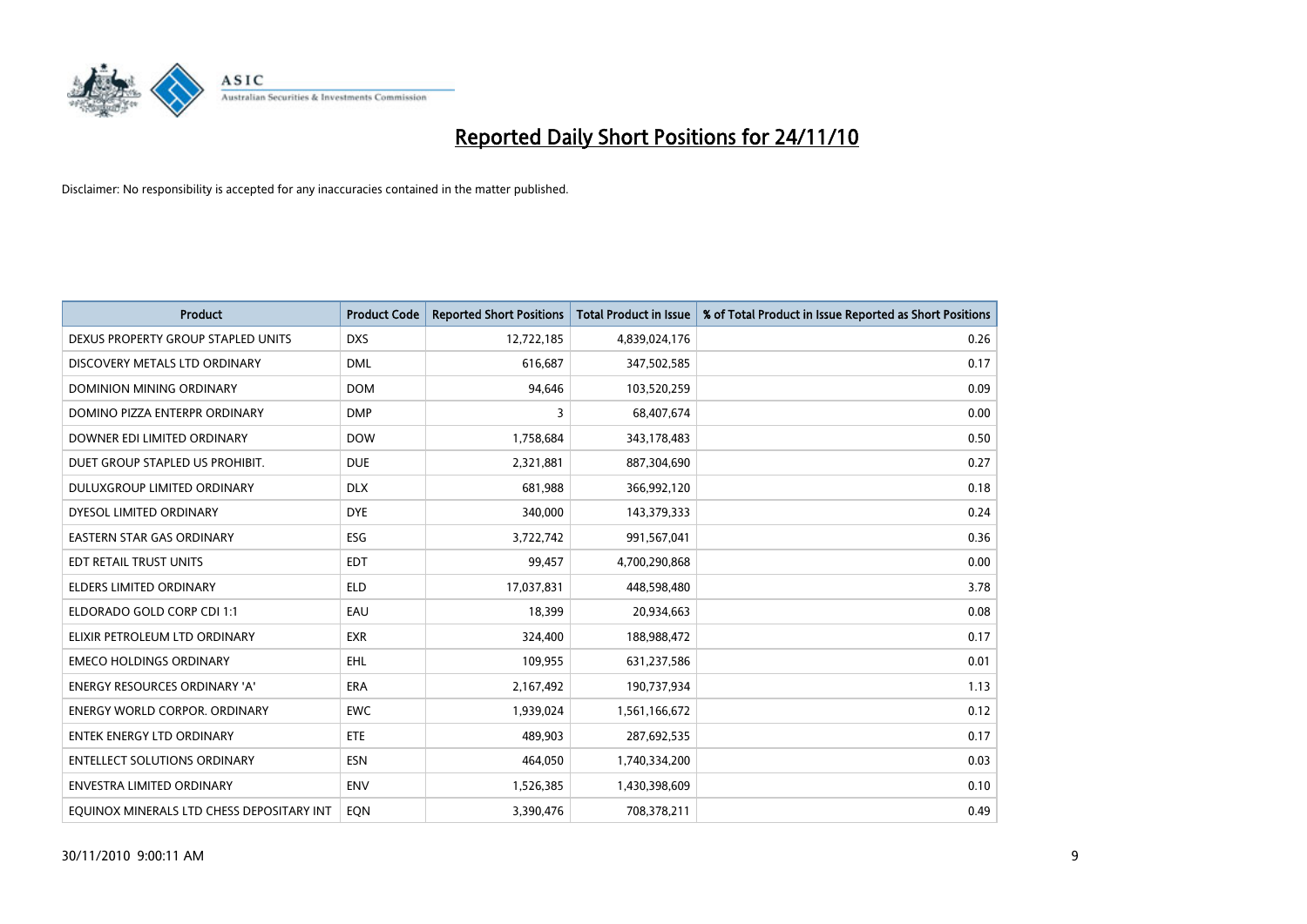

| Product                               | <b>Product Code</b> | <b>Reported Short Positions</b> | <b>Total Product in Issue</b> | % of Total Product in Issue Reported as Short Positions |
|---------------------------------------|---------------------|---------------------------------|-------------------------------|---------------------------------------------------------|
| <b>EVEREST FINANCIAL ORDINARY</b>     | <b>EFG</b>          | 4,300                           | 251,442,316                   | 0.00                                                    |
| EXTRACT RESOURCES ORDINARY            | <b>EXT</b>          | 670,820                         | 243,302,298                   | 0.27                                                    |
| FAIRFAX MEDIA LTD ORDINARY            | <b>FXI</b>          | 267,358,164                     | 2,351,955,725                 | 11.37                                                   |
| FANTASTIC HOLDINGS ORDINARY           | <b>FAN</b>          | 3,000                           | 102,693,495                   | 0.00                                                    |
| FERRAUS LIMITED ORDINARY              | <b>FRS</b>          | 370                             | 205,700,890                   | 0.00                                                    |
| FISHER & PAYKEL APP. ORDINARY         | <b>FPA</b>          | 10,308,313                      | 724,235,162                   | 1.43                                                    |
| FISHER & PAYKEL H. ORDINARY           | <b>FPH</b>          | 2,094,156                       | 517,444,890                   | 0.40                                                    |
| FKP PROPERTY GROUP STAPLED SECURITIES | <b>FKP</b>          | 4,051,122                       | 1,174,033,185                 | 0.34                                                    |
| FLEETWOOD CORP ORDINARY               | <b>FWD</b>          | 85,820                          | 57,281,484                    | 0.15                                                    |
| FLETCHER BUILDING ORDINARY            | <b>FBU</b>          | 785,251                         | 611,250,393                   | 0.12                                                    |
| FLEXIGROUP LIMITED ORDINARY           | <b>FXL</b>          | 39,672                          | 275,472,492                   | 0.01                                                    |
| <b>FLIGHT CENTRE ORDINARY</b>         | <b>FLT</b>          | 2,630,045                       | 99,787,921                    | 2.63                                                    |
| FLINDERS MINES LTD ORDINARY           | <b>FMS</b>          | 21,049,173                      | 1,820,149,571                 | 1.16                                                    |
| <b>FORGE GROUP LIMITED ORDINARY</b>   | FGE                 |                                 | 82,814,014                    | 0.00                                                    |
| FORTE ENERGY NL ORDINARY              | <b>FTE</b>          | 2,658,986                       | 580,658,031                   | 0.46                                                    |
| FORTESCUE METALS GRP ORDINARY         | <b>FMG</b>          | 7,922,594                       | 3,111,805,238                 | 0.23                                                    |
| <b>FOSTER'S GROUP ORDINARY</b>        | FGL                 | 7,099,067                       | 1,930,723,313                 | 0.38                                                    |
| FTD CORPORATION ORDINARY              | <b>FTD</b>          | 8,088                           | 100,421,069                   | 0.01                                                    |
| FUNTASTIC LIMITED ORDINARY            | <b>FUN</b>          | 322,528                         | 340,997,682                   | 0.09                                                    |
| G.U.D. HOLDINGS ORDINARY              | <b>GUD</b>          | 169,193                         | 68,426,721                    | 0.24                                                    |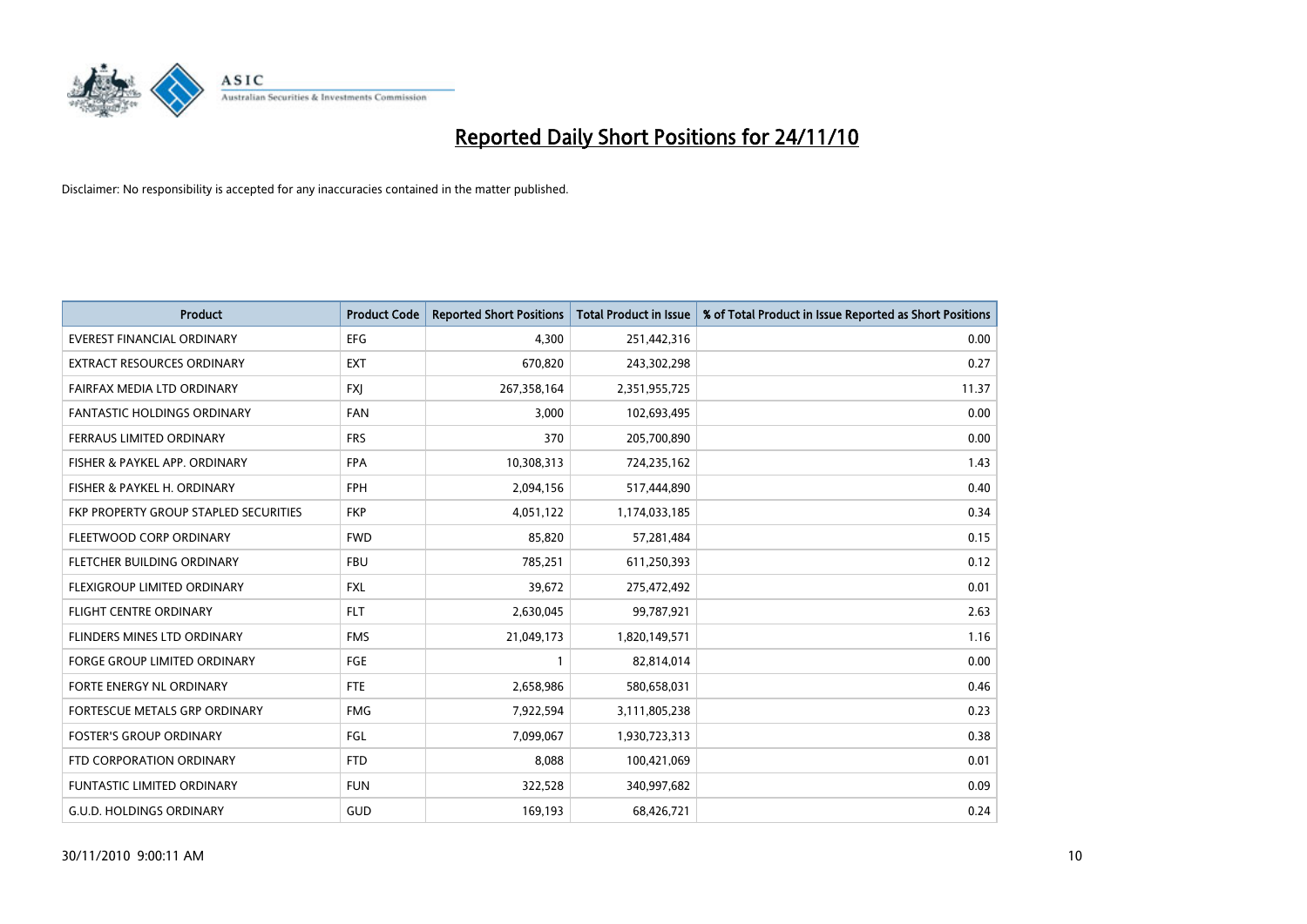

| <b>Product</b>                                   | <b>Product Code</b> | <b>Reported Short Positions</b> | Total Product in Issue | % of Total Product in Issue Reported as Short Positions |
|--------------------------------------------------|---------------------|---------------------------------|------------------------|---------------------------------------------------------|
| <b>GALAXY RESOURCES ORDINARY</b>                 | <b>GXY</b>          | 601,652                         | 191,903,358            | 0.30                                                    |
| <b>GEODYNAMICS LIMITED ORDINARY</b>              | GDY                 | 347,206                         | 292,840,219            | 0.12                                                    |
| <b>GINDALBIE METALS LTD ORDINARY</b>             | GBG                 | 10,780,387                      | 850,108,099            | 1.25                                                    |
| <b>GIRALIA RESOURCES NL ORDINARY</b>             | GIR                 | 318,504                         | 181,160,170            | 0.17                                                    |
| <b>GLOBAL MINING ORDINARY</b>                    | <b>GMI</b>          | 8,951                           | 191,820,968            | 0.00                                                    |
| <b>GLOUCESTER COAL ORDINARY</b>                  | GCL                 | 255,053                         | 140,447,062            | 0.18                                                    |
| <b>GME RESOURCES LTD ORDINARY</b>                | <b>GME</b>          | 800                             | 302,352,750            | 0.00                                                    |
| <b>GOLDEN GATE PETROL ORDINARY</b>               | GGP                 | 11,538                          | 1,067,159,955          | 0.00                                                    |
| <b>GOLDEN WEST RESOURCE ORDINARY</b>             | <b>GWR</b>          | 1,617                           | 164,606,127            | 0.00                                                    |
| <b>GOODMAN FIELDER, ORDINARY</b>                 | <b>GFF</b>          | 14,777,912                      | 1,380,386,438          | 1.07                                                    |
| <b>GOODMAN GROUP STAPLED US PROHIBIT.</b>        | <b>GMG</b>          | 4,912,739                       | 6,369,751,394          | 0.07                                                    |
| <b>GPT GROUP STAPLED SEC.</b>                    | <b>GPT</b>          | 9,166,389                       | 1,855,529,431          | 0.49                                                    |
| <b>GRAINCORP LIMITED A CLASS ORDINARY</b>        | <b>GNC</b>          | 203,705                         | 198,318,900            | 0.11                                                    |
| <b>GRANGE RESOURCES, ORDINARY</b>                | <b>GRR</b>          | 1,495,899                       | 1,152,077,403          | 0.13                                                    |
| <b>GREENLAND MIN EN LTD ORDINARY</b>             | GGG                 | 594,183                         | 271,271,502            | 0.21                                                    |
| <b>GRYPHON MINERALS LTD ORDINARY</b>             | <b>GRY</b>          | 11,452                          | 289,272,058            | 0.00                                                    |
| <b>GUINNESS PEAT GROUP. CHESS DEPOSITARY INT</b> | <b>GPG</b>          | 55                              | 304,490,416            | 0.00                                                    |
| <b>GUNNS LIMITED ORDINARY</b>                    | <b>GNS</b>          | 13,334,731                      | 806,734,892            | 1.65                                                    |
| <b>GWA GROUP LTD ORDINARY</b>                    | <b>GWA</b>          | 2,842,878                       | 301,102,514            | 0.94                                                    |
| <b>HARVEY NORMAN ORDINARY</b>                    | <b>HVN</b>          | 30.921.311                      | 1,062,316,784          | 2.90                                                    |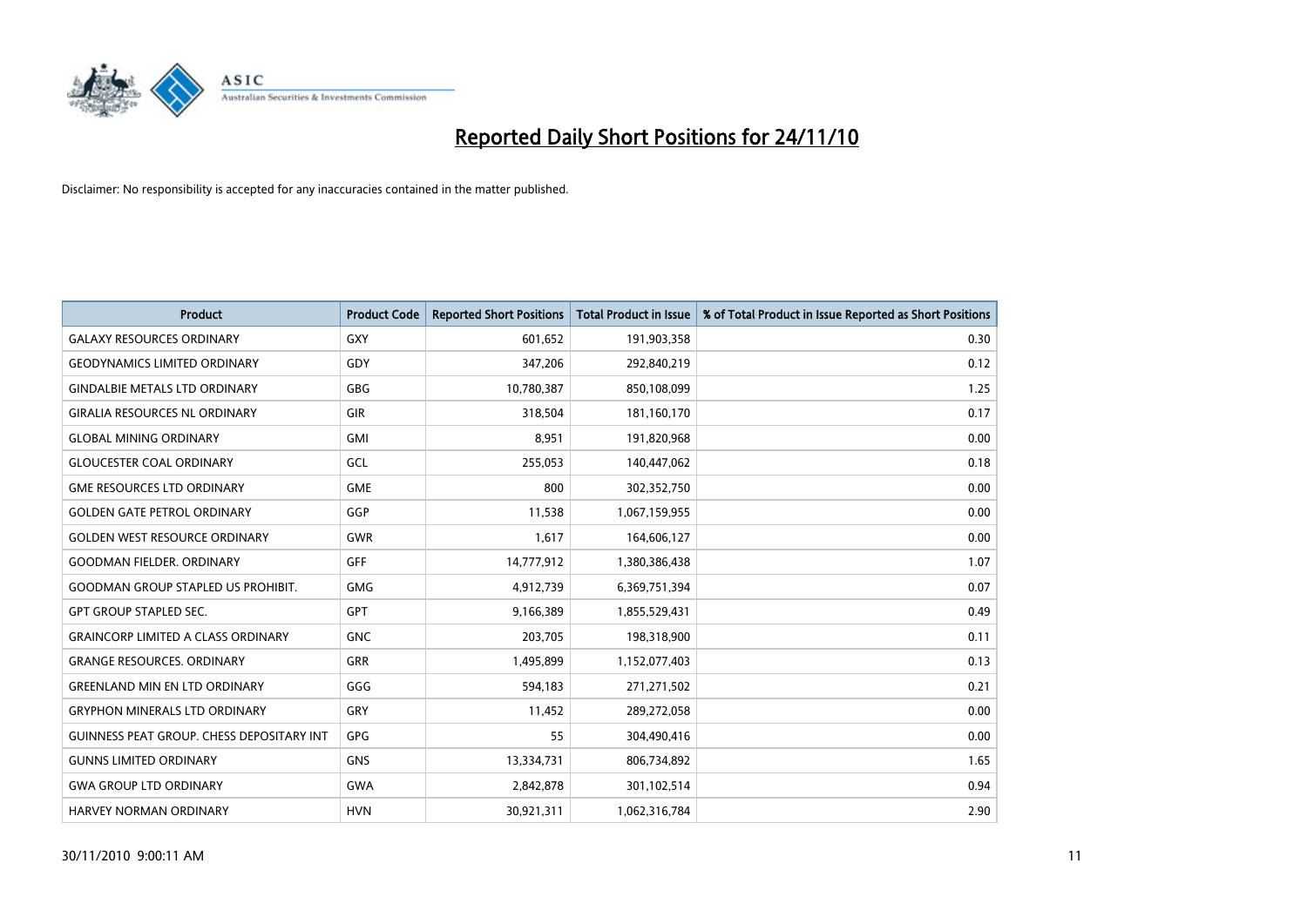

| <b>Product</b>                        | <b>Product Code</b> | <b>Reported Short Positions</b> | Total Product in Issue | % of Total Product in Issue Reported as Short Positions |
|---------------------------------------|---------------------|---------------------------------|------------------------|---------------------------------------------------------|
| HASTIE GROUP LIMITED ORDINARY         | <b>HST</b>          | 947,037                         | 239,716,924            | 0.39                                                    |
| HASTINGS DIVERSIFIED STAPLED SECURITY | <b>HDF</b>          | 226,264                         | 518,300,758            | 0.03                                                    |
| <b>HEARTWARE INT INC CDI 35:1</b>     | <b>HIN</b>          | 272,008                         | 66,059,280             | 0.41                                                    |
| <b>HENDERSON GROUP CDI 1:1</b>        | <b>HGG</b>          | 6,281,903                       | 560,588,825            | 1.10                                                    |
| HEA HOLDINGS LIMITED ORDINARY         | <b>HFA</b>          | 1,820,937                       | 469,330,170            | 0.38                                                    |
| <b>HIGHLANDS PACIFIC ORDINARY</b>     | <b>HIG</b>          | 2,382,805                       | 685,407,148            | 0.35                                                    |
| HILLGROVE RES LTD ORDINARY            | <b>HGO</b>          | 3,714,774                       | 540,803,911            | 0.69                                                    |
| HILLS HOLDINGS LTD ORDINARY           | <b>HIL</b>          | 197,037                         | 248,676,841            | 0.07                                                    |
| HORIZON OIL LIMITED ORDINARY          | <b>HZN</b>          | 3,210,284                       | 1,130,311,515          | 0.28                                                    |
| <b>ICON ENERGY LIMITED ORDINARY</b>   | <b>ICN</b>          | 67,000                          | 439,801,394            | 0.02                                                    |
| <b>IINET LIMITED ORDINARY</b>         | III                 | 1,378,877                       | 151,963,119            | 0.90                                                    |
| ILUKA RESOURCES ORDINARY              | ILU                 | 4,771,752                       | 418,700,517            | 1.12                                                    |
| IMF (AUSTRALIA) LTD ORDINARY          | <b>IMF</b>          | 339,950                         | 122,496,819            | 0.28                                                    |
| <b>IMX RESOURCES LTD ORDINARY</b>     | <b>IXR</b>          | 20,000                          | 262,552,803            | 0.01                                                    |
| <b>INCITEC PIVOT ORDINARY</b>         | <b>IPL</b>          | 2,462,673                       | 1,628,730,107          | 0.13                                                    |
| <b>INDAGO RESOURCES LTD ORDINARY</b>  | IDG                 | 8.179                           | 78,383,343             | 0.01                                                    |
| <b>INDEPENDENCE GROUP ORDINARY</b>    | <b>IGO</b>          | 589,796                         | 135,600,972            | 0.41                                                    |
| INDOPHIL RESOURCES ORDINARY           | <b>IRN</b>          | 349,376                         | 471,445,763            | 0.07                                                    |
| INDUSTREA LIMITED DEFERRED SETTLEMENT | <b>IDLDA</b>        | 133,572                         | 363,882,058            | 0.03                                                    |
| INFIGEN ENERGY STAPLED SECURITIES     | <b>IFN</b>          | 7,250,438                       | 761,222,569            | 0.94                                                    |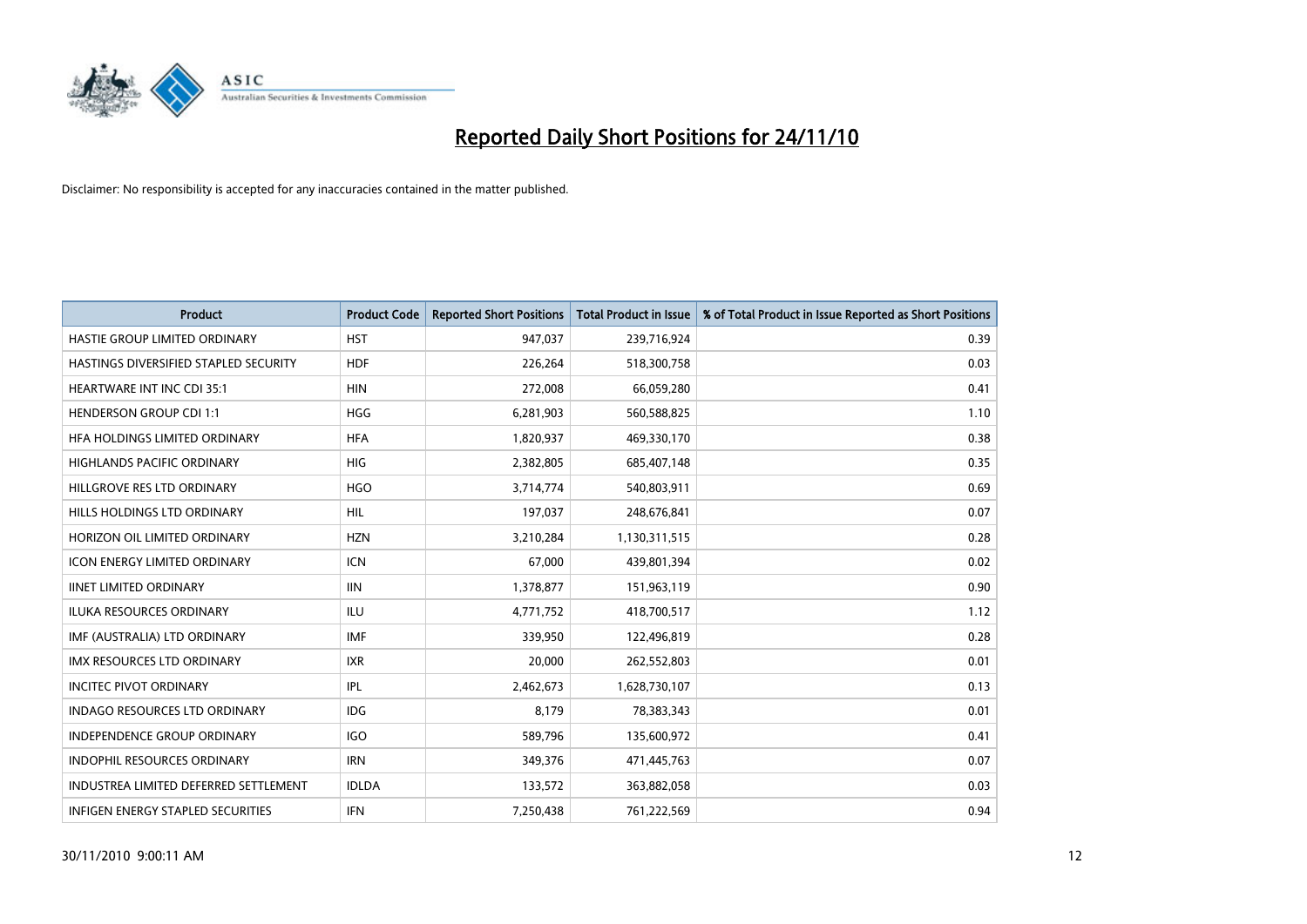

| Product                                         | <b>Product Code</b> | <b>Reported Short Positions</b> | <b>Total Product in Issue</b> | % of Total Product in Issue Reported as Short Positions |
|-------------------------------------------------|---------------------|---------------------------------|-------------------------------|---------------------------------------------------------|
| <b>INFRATIL LIMITED ORDINARY</b>                | IFZ                 | 110,589                         | 601,616,935                   | 0.02                                                    |
| ING INDUSTRIAL FUND UNITS                       | <b>IIF</b>          | 2,565,735                       | 2,592,249,647                 | 0.09                                                    |
| ING OFFICE FUND STAPLED SECURITIES              | <b>IOF</b>          | 4,356,463                       | 2,729,071,212                 | 0.16                                                    |
| ING RE COM GROUP STAPLED SECURITIES             | <b>ILF</b>          | 9,075                           | 441,029,194                   | 0.00                                                    |
| <b>INSURANCE AUSTRALIA ORDINARY</b>             | IAG                 | 6,204,308                       | 2,078,994,021                 | 0.27                                                    |
| <b>INTEGRA MINING LTD, ORDINARY</b>             | <b>IGR</b>          | 1,679,407                       | 755,792,394                   | 0.21                                                    |
| <b>INTOLL GROUP STAPLED SECURITIES</b>          | <b>ITO</b>          | 4,025,000                       | 2,261,732,048                 | 0.17                                                    |
| <b>INTREPID MINES ORDINARY</b>                  | IAU                 | 3,784,779                       | 433,307,670                   | 0.87                                                    |
| <b>INVOCARE LIMITED ORDINARY</b>                | <b>IVC</b>          | 915,748                         | 102,421,288                   | 0.87                                                    |
| <b>ION LIMITED ORDINARY</b>                     | <b>ION</b>          | 164,453                         | 256,365,105                   | 0.06                                                    |
| <b>IOOF HOLDINGS LTD ORDINARY</b>               | IFL                 | 1,528,620                       | 229,794,395                   | 0.65                                                    |
| <b>IRESS MARKET TECH. ORDINARY</b>              | <b>IRE</b>          | 2,042,567                       | 126,018,142                   | 1.61                                                    |
| <b>IRON ORE HOLDINGS ORDINARY</b>               | <b>IOH</b>          | 15,139                          | 135,482,449                   | 0.01                                                    |
| <b>ISHARES MSCI BRIC CDI 1:1</b>                | <b>IBK</b>          | 2,112                           | 3,650,000                     | 0.06                                                    |
| <b>ISHARES MSCI EAFE CDI 1:1</b>                | <b>IVE</b>          | 75,419                          | 590,400,000                   | 0.01                                                    |
| ISHARES MSCI EM MKTS CDI 1:1                    | <b>IEM</b>          | 5,261                           | 425,700,000                   | 0.00                                                    |
| <b>ISOFT GROUP LIMITED ORDINARY</b>             | <b>ISF</b>          | 21,353,484                      | 1,070,595,874                 | 1.99                                                    |
| IVANHOE AUSTRALIA ORDINARY                      | <b>IVA</b>          | 367,722                         | 418,410,103                   | 0.10                                                    |
| <b>JABIRU METALS LTD ORDINARY</b>               | <b>JML</b>          | 26,033                          | 552,619,180                   | 0.00                                                    |
| <b>JAMES HARDIE INDUST CHESS DEPOSITARY INT</b> | <b>IHX</b>          | 10,108,260                      | 435,772,324                   | 2.31                                                    |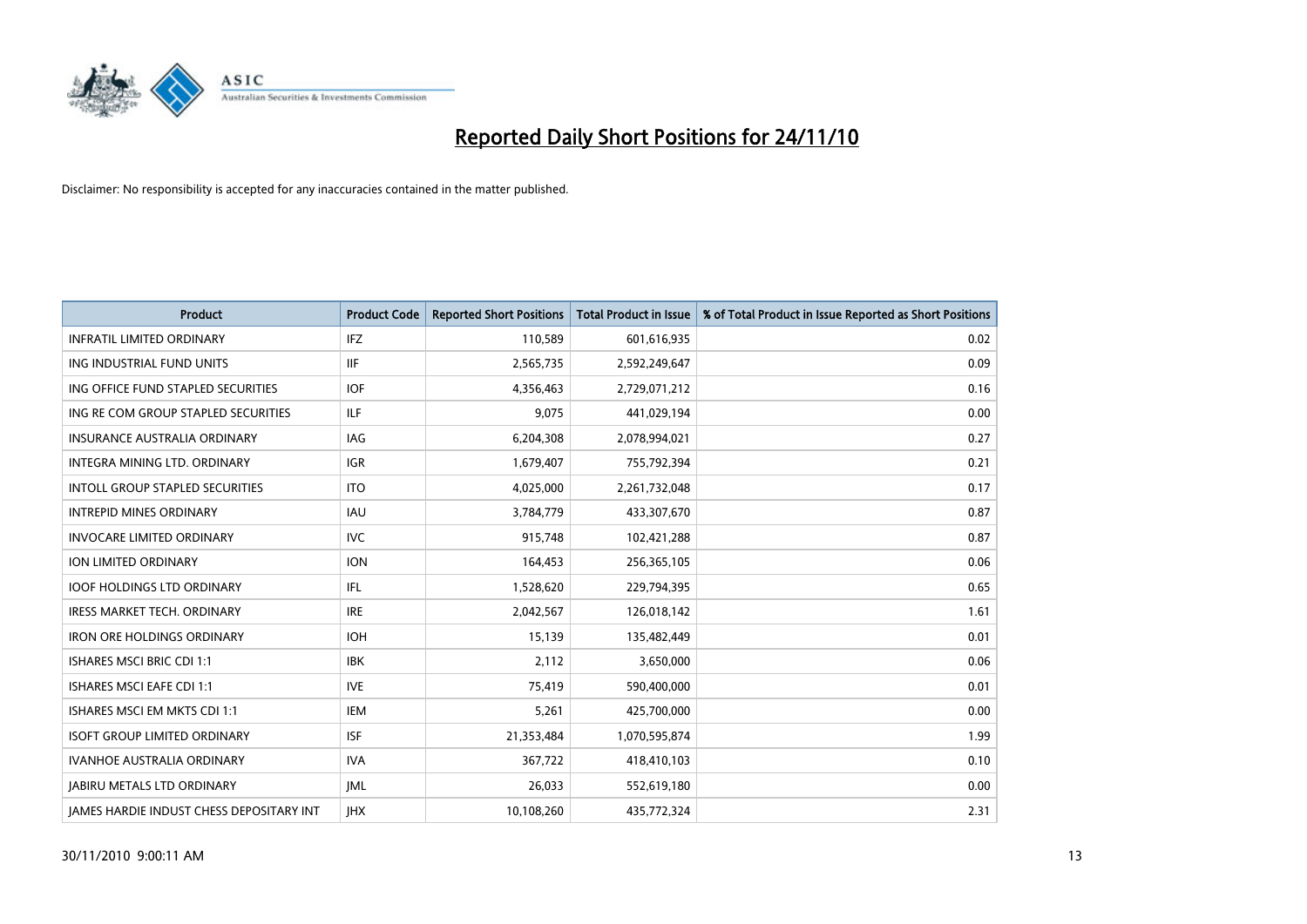

| <b>Product</b>                        | <b>Product Code</b> | <b>Reported Short Positions</b> | Total Product in Issue | % of Total Product in Issue Reported as Short Positions |
|---------------------------------------|---------------------|---------------------------------|------------------------|---------------------------------------------------------|
| <b>JAMESON RESOURCES ORDINARY</b>     | JAL                 | 1,600,000                       | 63,885,910             | 2.50                                                    |
| <b>JB HI-FI LIMITED ORDINARY</b>      | <b>IBH</b>          | 9,256,149                       | 109,223,945            | 8.49                                                    |
| <b>KAGARA LTD ORDINARY</b>            | KZL                 | 3,106,031                       | 707,789,717            | 0.43                                                    |
| KAROON GAS AUSTRALIA ORDINARY         | <b>KAR</b>          | 199,771                         | 217,295,769            | 0.09                                                    |
| KATHMANDU HOLD LTD ORDINARY           | <b>KMD</b>          | 294,152                         | 200,000,000            | 0.14                                                    |
| <b>KEYBRIDGE CAPITAL ORDINARY</b>     | <b>KBC</b>          | 5,999                           | 172,070,564            | 0.00                                                    |
| KIMBERLEY METALS LTD ORDINARY         | <b>KBL</b>          | 2,609                           | 115,216,206            | 0.00                                                    |
| KINGSGATE CONSOLID. ORDINARY          | <b>KCN</b>          | 1,567,501                       | 101,087,786            | 1.53                                                    |
| LEIGHTON HOLDINGS ORDINARY            | LEI                 | 4,790,709                       | 300,869,799            | 1.58                                                    |
| LEND LEASE GROUP UNIT/ORD STAPLED     | <b>LLC</b>          | 1,285,991                       | 565,558,754            | 0.24                                                    |
| LINC ENERGY LTD ORDINARY              | <b>LNC</b>          | 1,643,755                       | 497,460,572            | 0.33                                                    |
| LIQUEFIED NATURAL ORDINARY            | LNG                 | 6,203                           | 213,339,015            | 0.00                                                    |
| <b>LYNAS CORPORATION ORDINARY</b>     | <b>LYC</b>          | 20,030,161                      | 1,656,999,093          | 1.22                                                    |
| MAC SERVICES (THE) ORDINARY           | <b>MSL</b>          | 136,373                         | 165,966,692            | 0.08                                                    |
| MACARTHUR COAL ORDINARY               | <b>MCC</b>          | 1,593,038                       | 299,476,903            | 0.53                                                    |
| <b>MACMAHON HOLDINGS ORDINARY</b>     | <b>MAH</b>          | 2,426,622                       | 733,711,705            | 0.33                                                    |
| MACO ATLAS ROADS GRP ORDINARY STAPLED | <b>MQA</b>          | 984,396                         | 452,345,907            | 0.21                                                    |
| MACQUARIE GROUP LTD ORDINARY          | <b>MOG</b>          | 3,502,676                       | 345,868,936            | 0.99                                                    |
| MANTRA RESOURCES ORDINARY             | <b>MRU</b>          | 30,750                          | 130,229,188            | 0.02                                                    |
| MAP GROUP STAPLED US PROHIBIT.        | <b>MAP</b>          | 1,641,553                       | 1,861,210,782          | 0.08                                                    |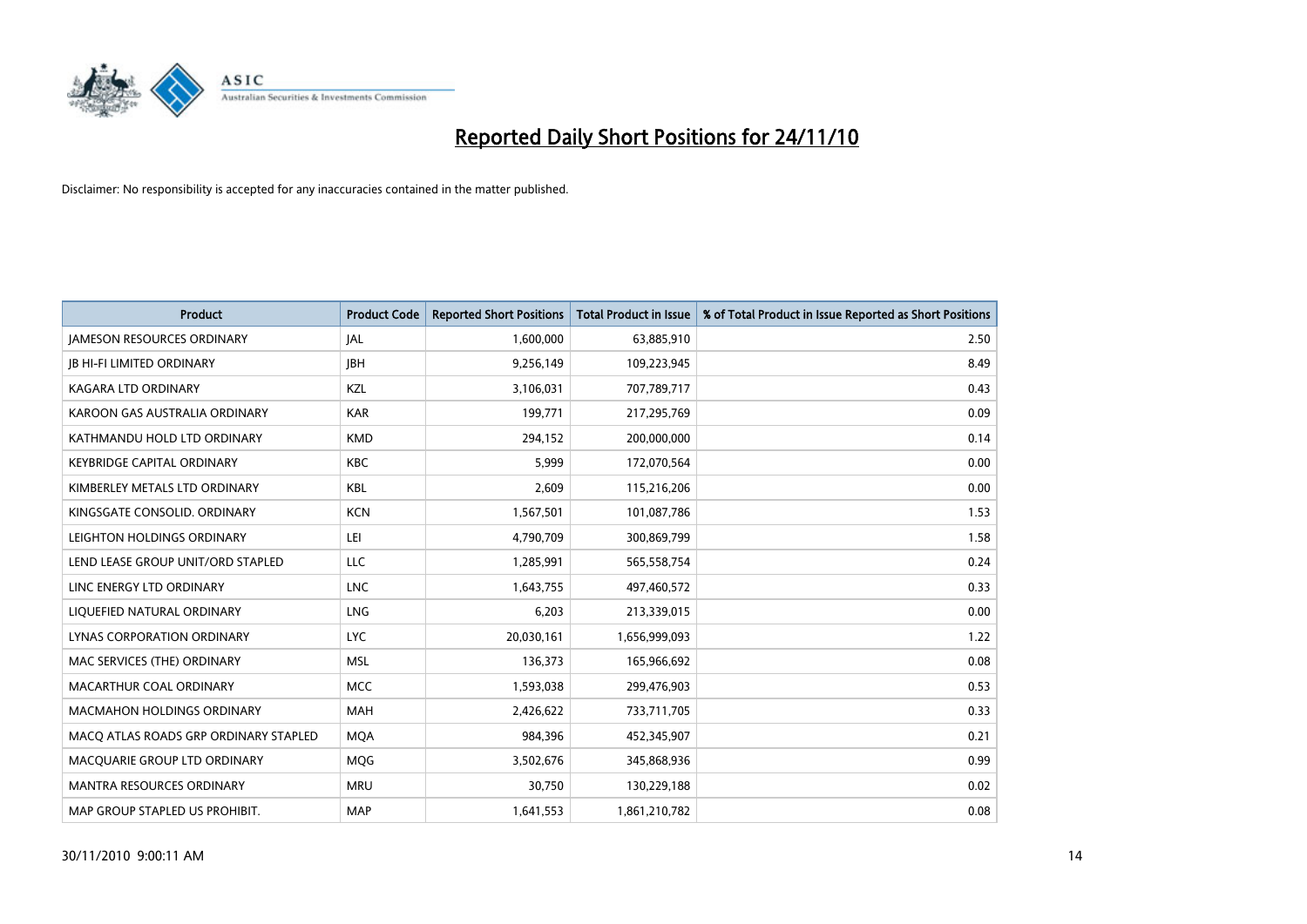

| <b>Product</b>                  | <b>Product Code</b> | <b>Reported Short Positions</b> | Total Product in Issue | % of Total Product in Issue Reported as Short Positions |
|---------------------------------|---------------------|---------------------------------|------------------------|---------------------------------------------------------|
| MARENGO MINING ORDINARY         | <b>MGO</b>          | 30,631                          | 738,810,863            | 0.00                                                    |
| <b>MARION ENERGY ORDINARY</b>   | <b>MAE</b>          | 356,694                         | 429,822,043            | 0.08                                                    |
| MCMILLAN SHAKESPEARE ORDINARY   | <b>MMS</b>          | 177,161                         | 67,874,101             | 0.26                                                    |
| MCPHERSON'S LTD ORDINARY        | <b>MCP</b>          | 17,941                          | 71,651,758             | 0.02                                                    |
| MEDUSA MINING LTD ORDINARY      | <b>MML</b>          | 1,646,944                       | 187,793,911            | 0.86                                                    |
| MELBOURNE IT LIMITED ORDINARY   | <b>MLB</b>          | 158,765                         | 80,031,955             | 0.20                                                    |
| MEO AUSTRALIA LTD ORDINARY      | <b>MEO</b>          | 1,923,246                       | 477,220,955            | 0.40                                                    |
| <b>MERMAID MARINE ORDINARY</b>  | <b>MRM</b>          | 249,273                         | 202,182,138            | 0.12                                                    |
| MESOBLAST LIMITED ORDINARY      | <b>MSB</b>          | 27,833                          | 158,140,556            | 0.02                                                    |
| METALS X LIMITED ORDINARY       | <b>MLX</b>          | 326,940                         | 1,365,661,782          | 0.03                                                    |
| METCASH LIMITED ORDINARY        | <b>MTS</b>          | 23,047,605                      | 768,719,951            | 2.97                                                    |
| METGASCO LIMITED ORDINARY       | <b>MEL</b>          | 235,435                         | 250,803,468            | 0.09                                                    |
| METMINCO LIMITED ORDINARY       | <b>MNC</b>          | 3,528,291                       | 836,622,979            | 0.42                                                    |
| MICLYN EXP OFFSHR ORDINARY      | <b>MIO</b>          | 256,602                         | 271,700,000            | 0.10                                                    |
| MINARA RESOURCES ORDINARY       | <b>MRE</b>          | 6,050,530                       | 1,167,783,517          | 0.52                                                    |
| MINCOR RESOURCES NL ORDINARY    | <b>MCR</b>          | 277,814                         | 200,608,804            | 0.13                                                    |
| MINERAL DEPOSITS ORDINARY       | <b>MDL</b>          | 305,585                         | 606,941,673            | 0.05                                                    |
| MINERAL RESOURCES. ORDINARY     | <b>MIN</b>          | 122,431                         | 168,029,485            | 0.07                                                    |
| MIRABELA NICKEL LTD ORDINARY    | <b>MBN</b>          | 10,361,250                      | 491,561,237            | 2.09                                                    |
| MIRVAC GROUP STAPLED SECURITIES | <b>MGR</b>          | 6,922,255                       | 3,415,819,357          | 0.20                                                    |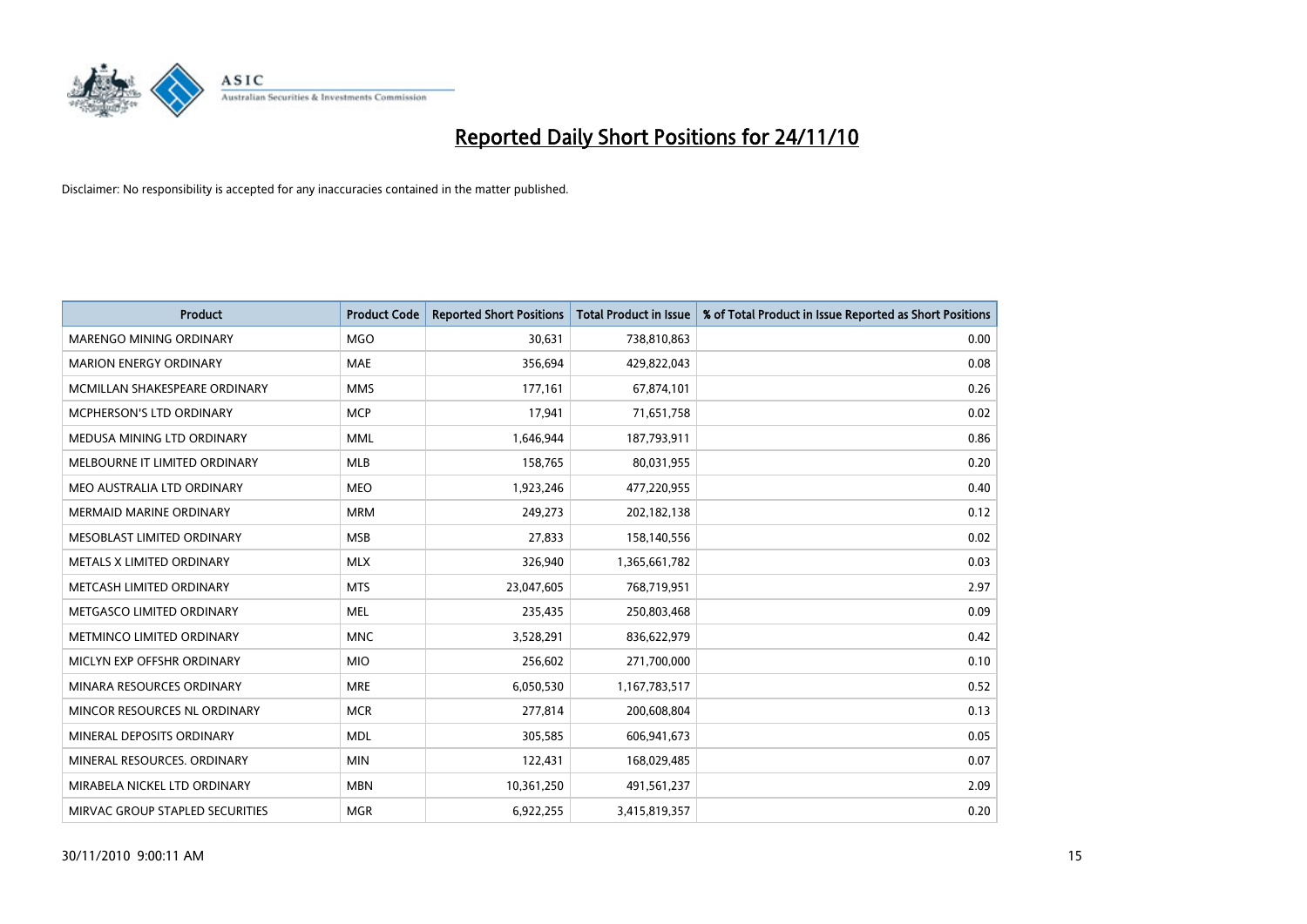

| Product                            | <b>Product Code</b> | <b>Reported Short Positions</b> | Total Product in Issue | % of Total Product in Issue Reported as Short Positions |
|------------------------------------|---------------------|---------------------------------|------------------------|---------------------------------------------------------|
| MITCHELL COMMUNITCA, ORDINARY      | <b>MCU</b>          | 16,057                          | 302,029,237            | 0.01                                                    |
| MOLOPO ENERGY LTD ORDINARY         | <b>MPO</b>          | 607,950                         | 250,972,584            | 0.24                                                    |
| <b>MONADELPHOUS GROUP ORDINARY</b> | <b>MND</b>          | 610,191                         | 87,521,827             | 0.69                                                    |
| MORTGAGE CHOICE LTD ORDINARY       | <b>MOC</b>          | 15,141                          | 119,948,255            | 0.02                                                    |
| <b>MOUNT GIBSON IRON ORDINARY</b>  | <b>MGX</b>          | 3,105,168                       | 1,082,570,693          | 0.29                                                    |
| MURCHISON METALS LTD ORDINARY      | <b>MMX</b>          | 9,476,797                       | 435,884,268            | 2.17                                                    |
| <b>MYER HOLDINGS LTD ORDINARY</b>  | <b>MYR</b>          | 17,663,495                      | 582,097,884            | 3.03                                                    |
| <b>MYSTATE LIMITED ORDINARY</b>    | <b>MYS</b>          | 1,400                           | 67,439,158             | 0.00                                                    |
| NATIONAL AUST, BANK ORDINARY       | <b>NAB</b>          | 10,367,301                      | 2,137,640,047          | 0.49                                                    |
| NATURAL FUEL LIMITED ORDINARY      | <b>NFL</b>          |                                 | 721,912                | 0.00                                                    |
| NAVIGATOR RESOURCES ORDINARY       | <b>NAV</b>          | 140,000                         | 439,984,771            | 0.03                                                    |
| NAVITAS LIMITED ORDINARY           | <b>NVT</b>          | 1,021,647                       | 342,450,567            | 0.30                                                    |
| NEPTUNE MARINE ORDINARY            | <b>NMS</b>          | 2,024,949                       | 442,245,734            | 0.45                                                    |
| NEW HOPE CORPORATION ORDINARY      | <b>NHC</b>          | 453,415                         | 830,230,549            | 0.06                                                    |
| NEW ZEALAND OIL& GAS ORDINARY      | <b>NZO</b>          | 95,781                          | 394,013,823            | 0.02                                                    |
| NEWCREST MINING ORDINARY           | <b>NCM</b>          | 3,830,976                       | 765,211,675            | 0.46                                                    |
| NEWS CORP A NON-VOTING CDI         | <b>NWSLV</b>        | 256,264                         | 1,828,204,254          | 0.01                                                    |
| NEWS CORP B VOTING CDI             | <b>NWS</b>          | 7,256,869                       | 798,520,953            | 0.91                                                    |
| NEXBIS LIMITED ORDINARY            | <b>NBS</b>          | 63,733                          | 798,356,704            | 0.01                                                    |
| NEXUS ENERGY LIMITED ORDINARY      | <b>NXS</b>          | 5,037,419                       | 1,020,257,304          | 0.50                                                    |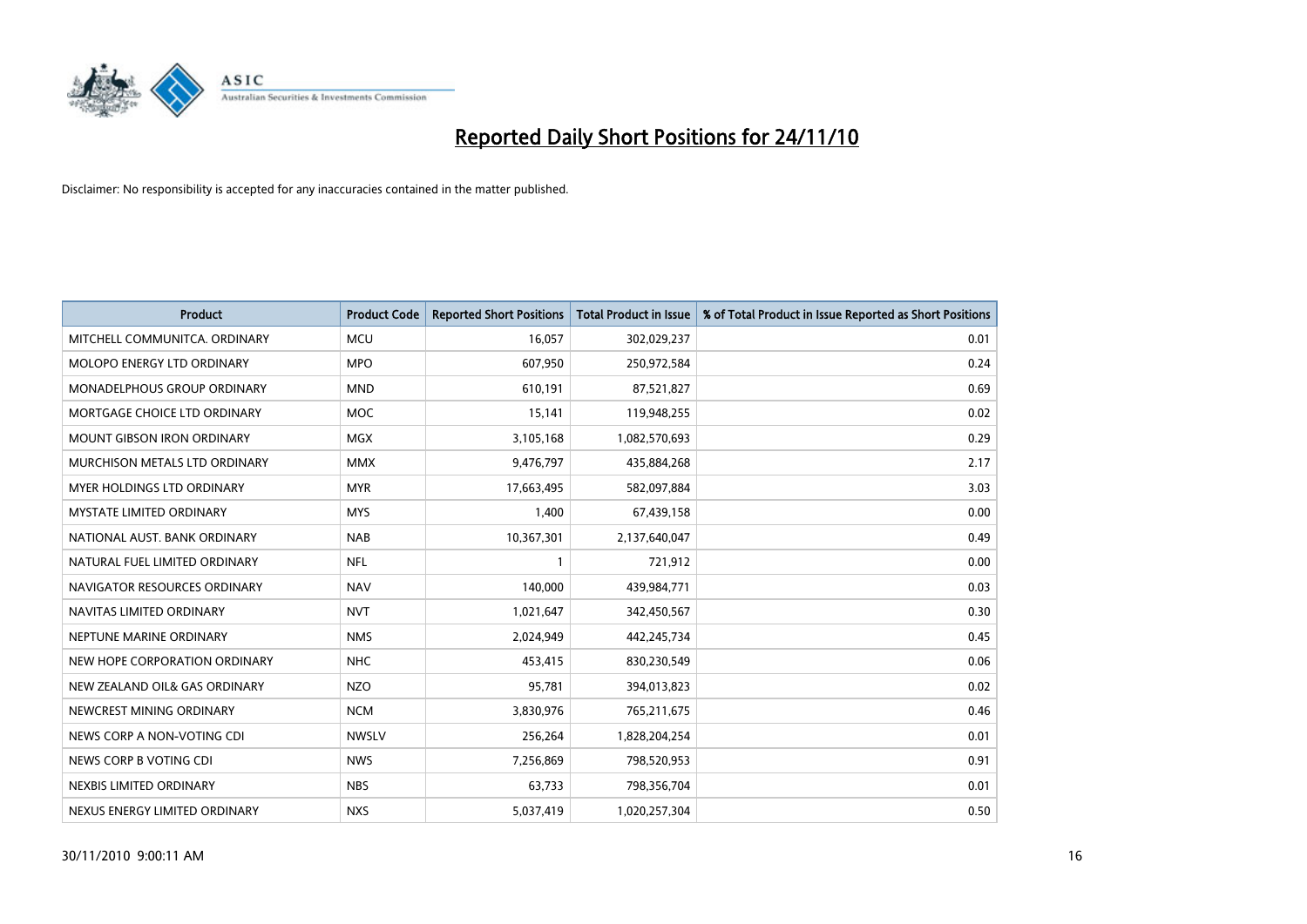

| Product                               | <b>Product Code</b> | <b>Reported Short Positions</b> | Total Product in Issue | % of Total Product in Issue Reported as Short Positions |
|---------------------------------------|---------------------|---------------------------------|------------------------|---------------------------------------------------------|
| NIB HOLDINGS LIMITED ORDINARY         | <b>NHF</b>          | 89,681                          | 495,294,322            | 0.02                                                    |
| NICK SCALI LIMITED ORDINARY           | <b>NCK</b>          | 35,846                          | 81,000,000             | 0.04                                                    |
| NIDO PETROLEUM ORDINARY               | <b>NDO</b>          | 567,083                         | 1,266,550,321          | 0.04                                                    |
| NKWE PLATINUM 10C US COMMON           | <b>NKP</b>          | 240,577                         | 559,651,184            | 0.05                                                    |
| NORTHERN CREST ORDINARY               | <b>NOC</b>          | 24,345                          | 116,074,781            | 0.02                                                    |
| NORTHERN ENERGY CORP ORDINARY         | <b>NEC</b>          | 15,000                          | 128,420,838            | 0.01                                                    |
| NORTHERN IRON LTD ORDINARY            | <b>NFE</b>          | 1,338,976                       | 336,035,503            | 0.40                                                    |
| NOVOGEN LIMITED ORDINARY              | <b>NRT</b>          | 62,616                          | 102,125,894            | 0.07                                                    |
| NRW HOLDINGS LIMITED ORDINARY         | <b>NWH</b>          | 749,098                         | 251,223,000            | 0.30                                                    |
| NUFARM LIMITED ORDINARY               | <b>NUF</b>          | 4,149,483                       | 261,775,731            | 1.58                                                    |
| NUPLEX INDUSTRIES ORDINARY            | <b>NPX</b>          | 124,582                         | 195,060,783            | 0.06                                                    |
| NYOTA MINERALS LTD ORDINARY           | <b>NYO</b>          | 676,000                         | 453,310,583            | 0.15                                                    |
| OAKTON LIMITED ORDINARY               | <b>OKN</b>          | 610,875                         | 93,674,235             | 0.66                                                    |
| OCEANAGOLD CORP. CHESS DEPOSITARY INT | <b>OGC</b>          | 340,219                         | 261,897,612            | 0.13                                                    |
| OCEANIA CAPITAL LTD ORDINARY          | <b>OCP</b>          | 2,500                           | 91,921,295             | 0.00                                                    |
| OIL SEARCH LTD ORDINARY               | OSH                 | 18,291,562                      | 1,312,888,303          | 1.35                                                    |
| OM HOLDINGS LIMITED ORDINARY          | <b>OMH</b>          | 1,276,458                       | 503,085,150            | 0.27                                                    |
| ONESTEEL LIMITED ORDINARY             | <b>OST</b>          | 2,343,526                       | 1,334,683,421          | 0.17                                                    |
| ORICA LIMITED ORDINARY                | ORI                 | 1,361,284                       | 362,100,430            | 0.34                                                    |
| ORIGIN ENERGY ORDINARY                | <b>ORG</b>          | 5,784,654                       | 884,477,012            | 0.63                                                    |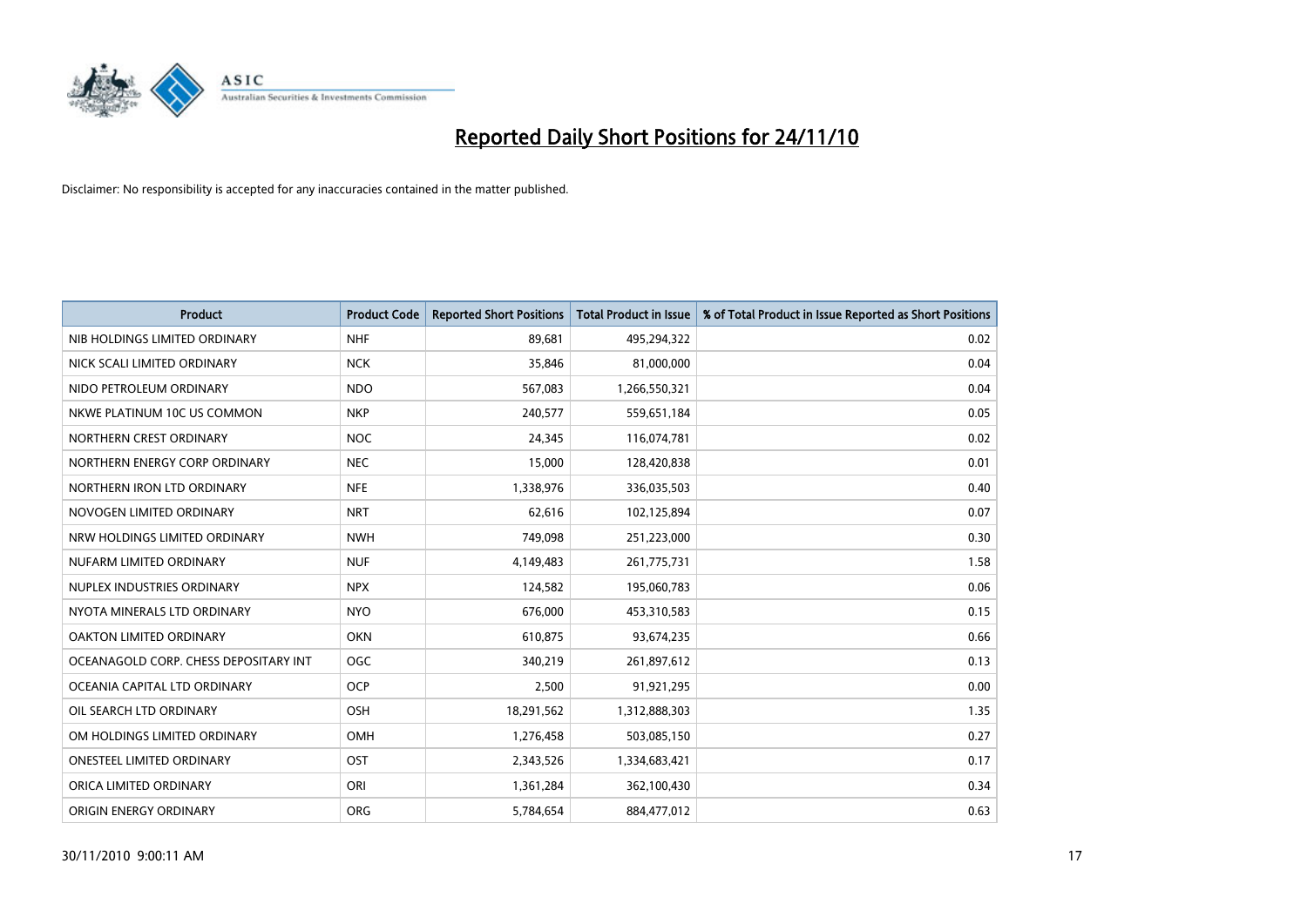

| Product                                 | <b>Product Code</b> | <b>Reported Short Positions</b> | <b>Total Product in Issue</b> | % of Total Product in Issue Reported as Short Positions |
|-----------------------------------------|---------------------|---------------------------------|-------------------------------|---------------------------------------------------------|
| OROCOBRE LIMITED ORDINARY               | <b>ORE</b>          | 52,706                          | 91,181,996                    | 0.05                                                    |
| OROTONGROUP LIMITED ORDINARY            | ORL                 |                                 | 40,880,902                    | 0.00                                                    |
| OTTO ENERGY LIMITED ORDINARY            | <b>OEL</b>          | 109,204                         | 1,134,540,071                 | 0.01                                                    |
| OZ MINERALS ORDINARY                    | OZL                 | 31,894,854                      | 3,238,546,504                 | 0.97                                                    |
| <b>PACIFIC BRANDS ORDINARY</b>          | <b>PBG</b>          | 3,132,643                       | 931,386,248                   | 0.35                                                    |
| PALADIN ENERGY LTD ORDINARY             | <b>PDN</b>          | 18,333,329                      | 725,357,086                   | 2.49                                                    |
| PANAUST LIMITED ORDINARY                | <b>PNA</b>          | 8,558,410                       | 2,955,176,819                 | 0.29                                                    |
| PANORAMIC RESOURCES ORDINARY            | PAN                 | 886,766                         | 206,075,342                   | 0.43                                                    |
| PAPERLINX LIMITED ORDINARY              | <b>PPX</b>          | 11,350,513                      | 603,580,761                   | 1.86                                                    |
| PAPERLINX SPS TRUST STEP UP PERP. PREF. | <b>PXUPA</b>        | 5,000                           | 2,850,000                     | 0.18                                                    |
| PATTIES FOODS LTD ORDINARY              | PFL                 |                                 | 138,908,853                   | 0.00                                                    |
| PEAK RESOURCES ORDINARY                 | PEK                 | 70,126                          | 127,841,866                   | 0.05                                                    |
| PEET LIMITED ORDINARY                   | <b>PPC</b>          | 124,002                         | 302,965,804                   | 0.04                                                    |
| PENINSULA ENERGY LTD ORDINARY           | <b>PEN</b>          | 5,000                           | 1,637,297,877                 | 0.00                                                    |
| PERILYA LIMITED ORDINARY                | PEM                 | 733,783                         | 526,075,563                   | 0.14                                                    |
| PERPETUAL LIMITED ORDINARY              | <b>PPT</b>          | 1,754,600                       | 43,692,215                    | 4.03                                                    |
| PERSEUS MINING LTD ORDINARY             | PRU                 | 1,162,587                       | 421,517,088                   | 0.27                                                    |
| PETSEC ENERGY ORDINARY                  | <b>PSA</b>          | 223,332                         | 231,283,622                   | 0.10                                                    |
| PHARMAXIS LTD ORDINARY                  | <b>PXS</b>          | 1,252,714                       | 225,997,684                   | 0.56                                                    |
| PHOTON GROUP LTD ORDINARY               | PGA                 | 250,510                         | 1,540,543,357                 | 0.02                                                    |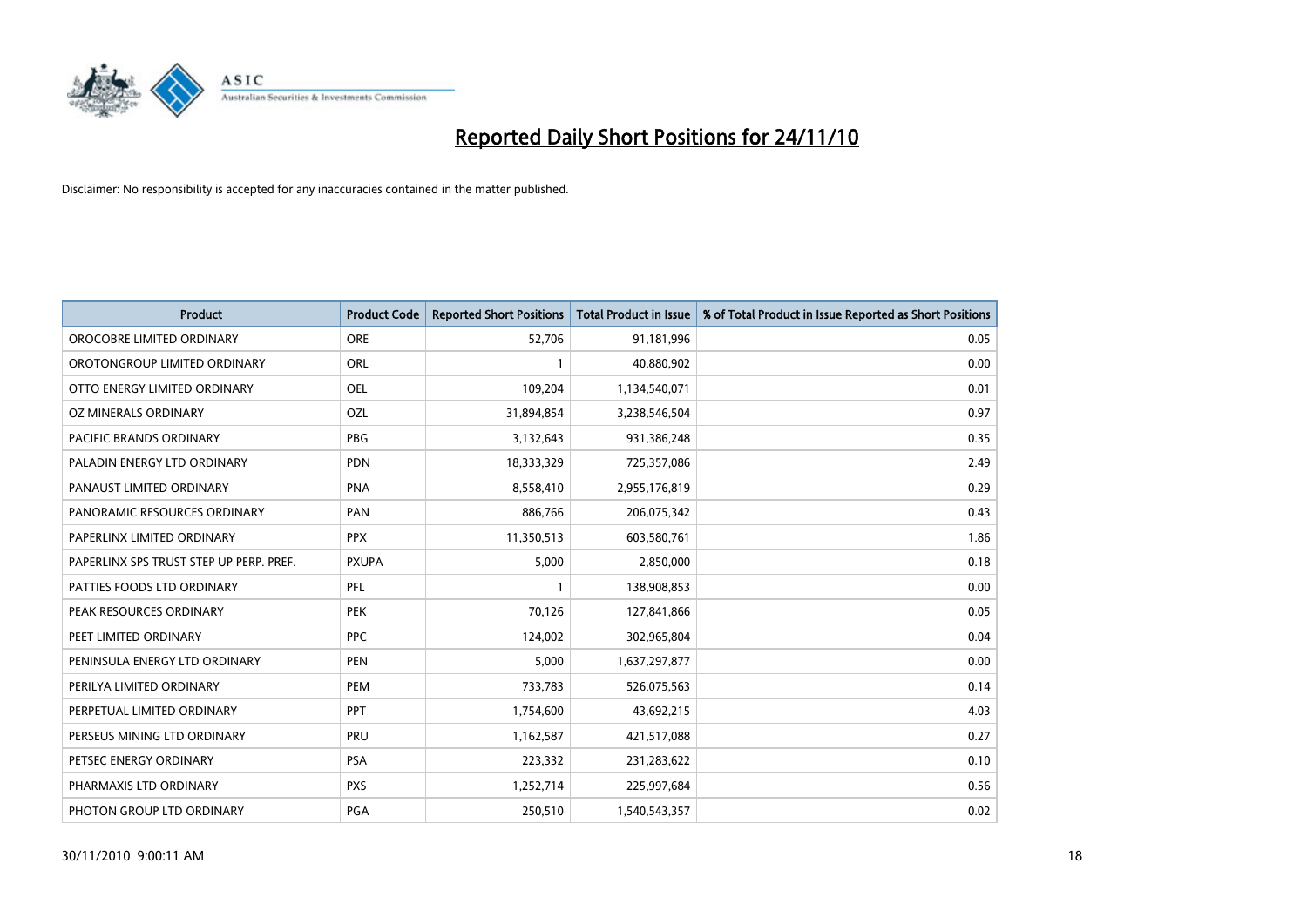

| Product                                 | <b>Product Code</b> | <b>Reported Short Positions</b> | Total Product in Issue | % of Total Product in Issue Reported as Short Positions |
|-----------------------------------------|---------------------|---------------------------------|------------------------|---------------------------------------------------------|
| PIKE RIVER COAL ORDINARY                | <b>PRC</b>          | 257,595                         | 405,513,933            | 0.06                                                    |
| PLATINUM ASSET ORDINARY                 | <b>PTM</b>          | 1,983,048                       | 561,347,878            | 0.33                                                    |
| PLATINUM AUSTRALIA ORDINARY             | <b>PLA</b>          | 6,339,978                       | 368,172,255            | 1.72                                                    |
| PLATINUM CAPITAL LTD ORDINARY           | <b>PMC</b>          |                                 | 163,732,888            | 0.00                                                    |
| PLUTON RESOURCES ORDINARY               | <b>PLV</b>          | 102,324                         | 179,457,362            | 0.06                                                    |
| PMP LIMITED ORDINARY                    | <b>PMP</b>          | 1,176,970                       | 335,338,483            | 0.35                                                    |
| PORT BOUVARD LIMITED ORDINARY           | PBD                 | 6,754                           | 593,868,295            | 0.00                                                    |
| PREMIER INVESTMENTS ORDINARY            | <b>PMV</b>          | 126,335                         | 155,030,045            | 0.09                                                    |
| PRIMARY HEALTH CARE ORDINARY            | PRY                 | 10,158,535                      | 495,978,188            | 2.05                                                    |
| PRIME INFR GROUP. STAPLED SECURITIES    | PIH                 | 826,543                         | 351,776,795            | 0.23                                                    |
| PRIME MEDIA GRP LTD ORDINARY            | <b>PRT</b>          | 2                               | 366,330,303            | 0.00                                                    |
| PRIMEAG AUSTRALIA ORDINARY              | PAG                 | 311,454                         | 150,569,976            | 0.21                                                    |
| PROGEN PHARMACEUTIC ORDINARY            | PGL                 | 151,596                         | 24,709,097             | 0.61                                                    |
| PROGRAMMED ORDINARY                     | <b>PRG</b>          | 581,987                         | 118,169,908            | 0.49                                                    |
| PSIVIDA CORP CDI 1:1                    | <b>PVA</b>          | 6,878                           | 7,805,836              | 0.09                                                    |
| <b>QANTAS AIRWAYS ORDINARY</b>          | QAN                 | 27,280,601                      | 2,265,123,620          | 1.23                                                    |
| OBE INSURANCE GROUP ORDINARY            | <b>QBE</b>          | 20,164,410                      | 1,051,600,529          | 1.90                                                    |
| OR NATIONAL LIMITED DEFERRED SETTLEMENT | <b>ORN</b>          | 1,902,490                       | 2,440,000,000          | 0.08                                                    |
| RAMELIUS RESOURCES ORDINARY             | <b>RMS</b>          | 37,248                          | 291,208,795            | 0.01                                                    |
| RAMSAY HEALTH CARE ORDINARY             | <b>RHC</b>          | 1,962,172                       | 202,081,252            | 0.97                                                    |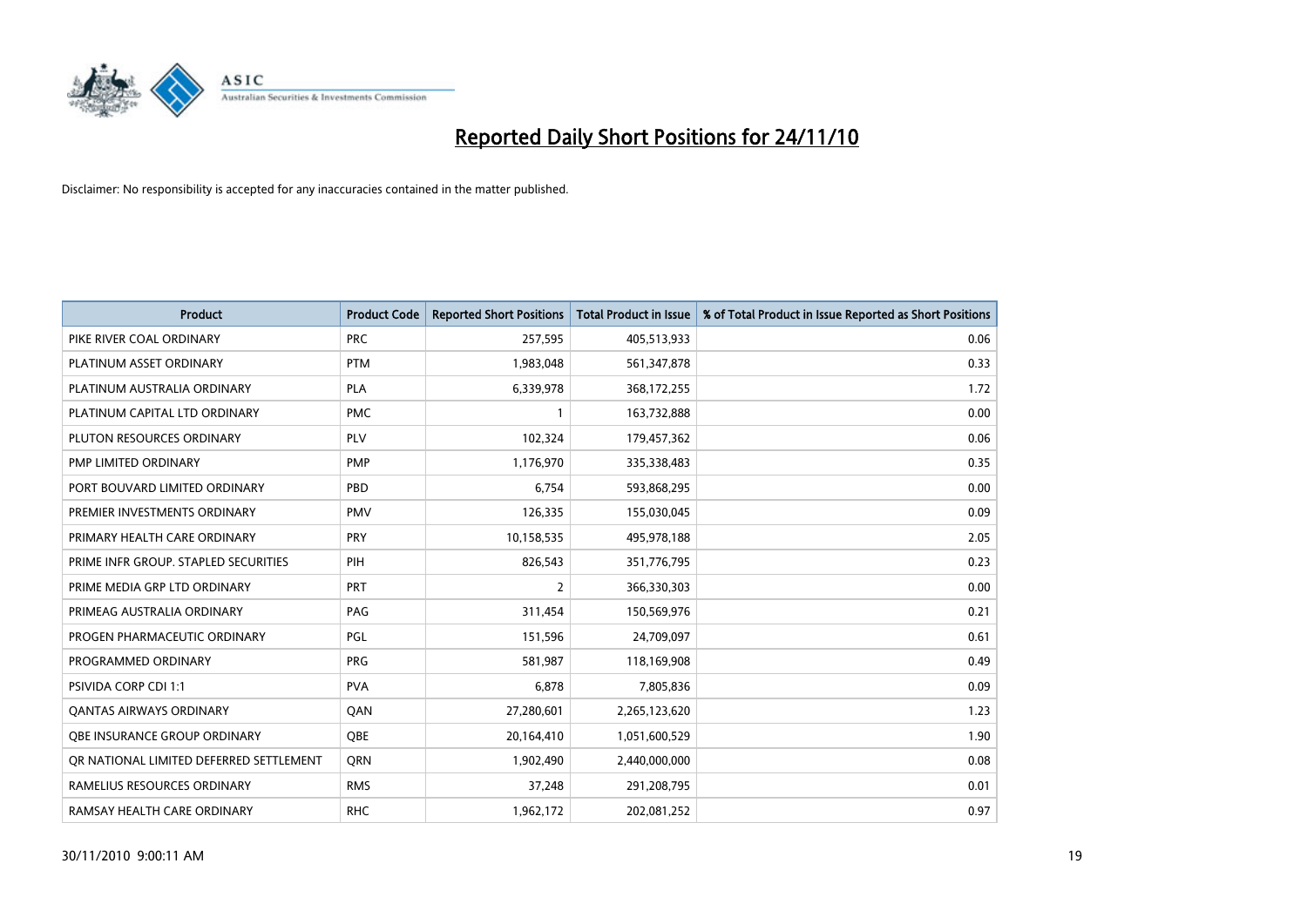

| <b>Product</b>                      | <b>Product Code</b> | <b>Reported Short Positions</b> | Total Product in Issue | % of Total Product in Issue Reported as Short Positions |
|-------------------------------------|---------------------|---------------------------------|------------------------|---------------------------------------------------------|
| RANGE RESOURCES LTD ORDINARY        | <b>RRS</b>          | 600,000                         | 1,180,974,672          | 0.05                                                    |
| <b>RCR TOMLINSON ORDINARY</b>       | <b>RCR</b>          | 70,271                          | 131,887,672            | 0.05                                                    |
| <b>REA GROUP ORDINARY</b>           | <b>REA</b>          | 12,622                          | 129,691,280            | 0.01                                                    |
| RED FORK ENERGY ORDINARY            | <b>RFE</b>          | 7,696                           | 139,535,000            | 0.01                                                    |
| REDFLEX HOLDINGS ORDINARY           | <b>RDF</b>          | 858                             | 110,345,599            | 0.00                                                    |
| REED RESOURCES LTD ORDINARY         | <b>RDR</b>          | 268,205                         | 192,271,768            | 0.14                                                    |
| <b>REGIS RESOURCES ORDINARY</b>     | <b>RRL</b>          | 271,057                         | 429,555,834            | 0.07                                                    |
| RESMED INC CDI 10:1                 | <b>RMD</b>          | 9,956,473                       | 1,516,163,980          | 0.66                                                    |
| RESOLUTE MINING ORDINARY            | <b>RSG</b>          | 992,685                         | 451,503,505            | 0.20                                                    |
| RESOURCE EOUIP LTD ORDINARY         | <b>ROL</b>          | 95,621                          | 154,247,577            | 0.06                                                    |
| <b>RESOURCE GENERATION ORDINARY</b> | <b>RES</b>          | 462,473                         | 182,680,530            | 0.26                                                    |
| REVERSE CORP LIMITED ORDINARY       | <b>REF</b>          | 25,141                          | 92,382,175             | 0.03                                                    |
| REX MINERALS LIMITED ORDINARY       | <b>RXM</b>          | 80,000                          | 132,205,460            | 0.06                                                    |
| <b>RHG LIMITED ORDINARY</b>         | <b>RHG</b>          | 13,020                          | 318,745,978            | 0.00                                                    |
| RIDLEY CORPORATION ORDINARY         | <b>RIC</b>          | 53,937                          | 307,817,071            | 0.02                                                    |
| RIO TINTO LIMITED ORDINARY          | <b>RIO</b>          | 18,637,630                      | 435,758,720            | 4.24                                                    |
| <b>RIVERCITY MOTORWAY STAPLED</b>   | <b>RCY</b>          | 400,208                         | 957,010,115            | 0.04                                                    |
| RIVERSDALE MINING ORDINARY          | <b>RIV</b>          | 296,602                         | 236,546,188            | 0.12                                                    |
| ROBUST RESOURCES ORDINARY           | <b>ROL</b>          | 3,343                           | 74,974,326             | 0.00                                                    |
| ROC OIL COMPANY ORDINARY            | <b>ROC</b>          | 3,053,987                       | 713,154,560            | 0.42                                                    |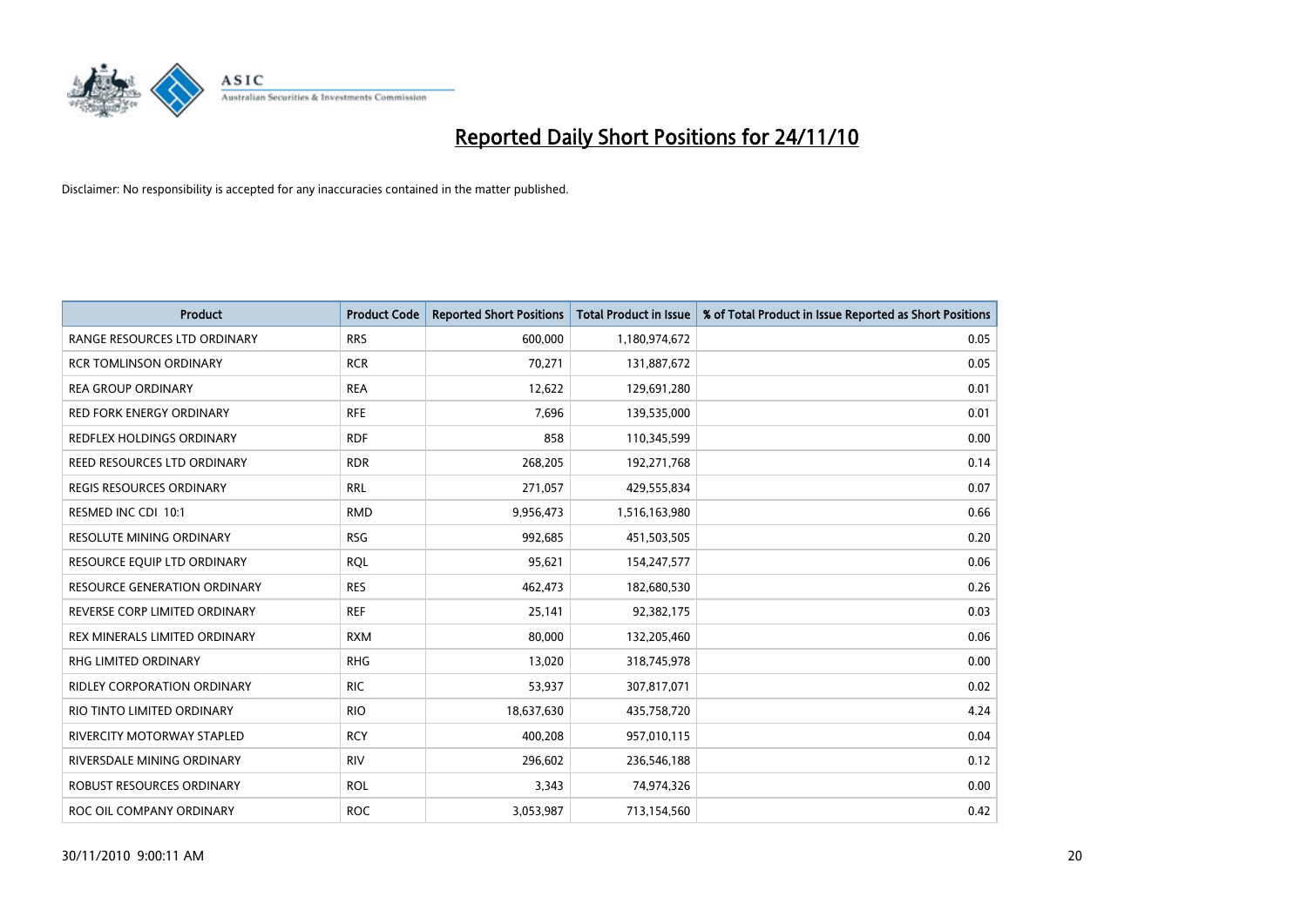

| <b>Product</b>                           | <b>Product Code</b> | <b>Reported Short Positions</b> | Total Product in Issue | % of Total Product in Issue Reported as Short Positions |
|------------------------------------------|---------------------|---------------------------------|------------------------|---------------------------------------------------------|
| SAI GLOBAL LIMITED ORDINARY              | SAI                 | 137,281                         | 197,905,160            | 0.07                                                    |
| SALMAT LIMITED ORDINARY                  | <b>SLM</b>          | 78,195                          | 159,134,483            | 0.05                                                    |
| SAMSON OIL & GAS LTD ORDINARY            | <b>SSN</b>          | 390,000                         | 1,664,588,164          | 0.02                                                    |
| SANDFIRE RESOURCES ORDINARY              | <b>SFR</b>          | 302,834                         | 132,804,760            | 0.23                                                    |
| <b>SANTOS LTD ORDINARY</b>               | <b>STO</b>          | 4,959,310                       | 834,124,056            | 0.60                                                    |
| SARACEN MINERAL ORDINARY                 | SAR                 | 259,656                         | 492,151,415            | 0.05                                                    |
| SEDGMAN LIMITED ORDINARY                 | <b>SDM</b>          | 155,292                         | 207,997,898            | 0.07                                                    |
| SEEK LIMITED ORDINARY                    | <b>SEK</b>          | 2,311,301                       | 336,584,488            | 0.68                                                    |
| SENETAS CORPORATION ORDINARY             | <b>SEN</b>          | 756,999                         | 461,522,263            | 0.16                                                    |
| SERVCORP LIMITED ORDINARY                | SRV                 | 174,178                         | 98,440,807             | 0.17                                                    |
| SERVICE STREAM ORDINARY                  | <b>SSM</b>          | 346,011                         | 283,418,867            | 0.12                                                    |
| SEVEN GROUP HOLDINGS ORDINARY            | <b>SVW</b>          | 114,753                         | 305,410,281            | 0.04                                                    |
| SIGMA PHARMACEUTICAL ORDINARY            | <b>SIP</b>          | 9,226,327                       | 1,178,626,572          | 0.78                                                    |
| SILEX SYSTEMS ORDINARY                   | <b>SLX</b>          | 164,830                         | 149,506,391            | 0.09                                                    |
| SILVER LAKE RESOURCE ORDINARY            | <b>SLR</b>          | 57,808                          | 178,882,838            | 0.03                                                    |
| SIMS METAL MGMT LTD ORDINARY             | <b>SGM</b>          | 4,141,426                       | 204,740,467            | 1.99                                                    |
| SINGAPORE TELECOMM. CHESS DEPOSITARY INT | SGT                 | 3,349,586                       | 381,238,779            | 0.88                                                    |
| SKILLED GROUP LTD ORDINARY               | <b>SKE</b>          | 53,642                          | 190,738,408            | 0.02                                                    |
| SKY CITY ENTERTAIN, ORDINARY             | <b>SKC</b>          | 14,511,652                      | 575,114,687            | 2.52                                                    |
| SKY NETWORK ORDINARY                     | <b>SKT</b>          | 1,371,027                       | 389,139,785            | 0.35                                                    |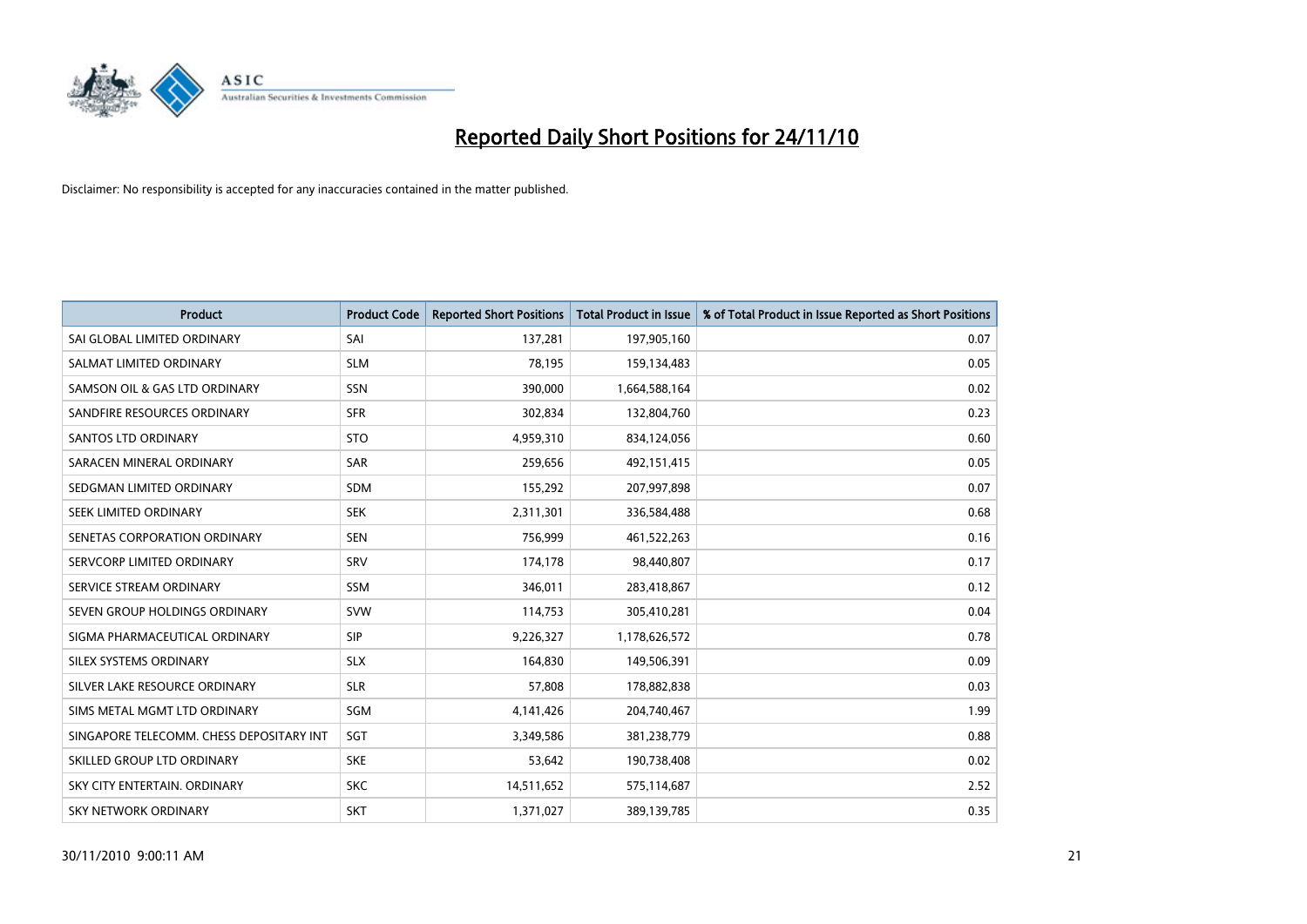

| <b>Product</b>                          | <b>Product Code</b> | <b>Reported Short Positions</b> | Total Product in Issue | % of Total Product in Issue Reported as Short Positions |
|-----------------------------------------|---------------------|---------------------------------|------------------------|---------------------------------------------------------|
| SMS MANAGEMENT, ORDINARY                | <b>SMX</b>          | 38,219                          | 67,661,358             | 0.05                                                    |
| SONIC HEALTHCARE ORDINARY               | <b>SHL</b>          | 5,270,129                       | 388,429,875            | 1.35                                                    |
| SOUL PATTINSON (W.H) ORDINARY           | SOL                 | 5,498                           | 238,640,580            | 0.00                                                    |
| SP AUSNET STAPLED SECURITIES            | <b>SPN</b>          | 6,602,686                       | 2,748,353,504          | 0.23                                                    |
| SPARK INFRASTRUCTURE STAPLED SECURITIES | SKI                 | 17,137,333                      | 1,326,734,264          | 1.29                                                    |
| SPDR 200 FUND ETF UNITS                 | <b>STW</b>          | 5,494                           | 57,428,081             | 0.01                                                    |
| <b>SPDR 50 FUND ETF UNITS</b>           | <b>SFY</b>          | 6,121                           | 5,665,922              | 0.11                                                    |
| SPECIALTY FASHION ORDINARY              | <b>SFH</b>          | 1,026,056                       | 191,268,264            | 0.54                                                    |
| SPOTLESS GROUP LTD ORDINARY             | <b>SPT</b>          | 1,187,779                       | 261,070,153            | 0.46                                                    |
| ST BARBARA LIMITED DEFERRED SETTLEMENT  | SBMDA               | 8,328,555                       | 325,611,402            | 2.57                                                    |
| STAGING CONNECTIONS ORDINARY            | <b>STG</b>          | 2,917,189                       | 78,317,726             | 3.72                                                    |
| STANMORE COAL LTD ORDINARY              | <b>SMR</b>          | 17,231                          | 77,750,738             | 0.02                                                    |
| STARPHARMA HOLDINGS ORDINARY            | SPL                 | 4.000                           | 240,454,208            | 0.00                                                    |
| STH AMERICAN COR LTD ORDINARY           | SAY                 | 9,200                           | 233,651,371            | 0.00                                                    |
| STHN CROSS MEDIA ORDINARY               | SXL                 | 77,339                          | 378,827,750            | 0.01                                                    |
| STOCKLAND UNITS/ORD STAPLED             | SGP                 | 13,269,546                      | 2,383,036,717          | 0.54                                                    |
| STRAITS RESOURCES ORDINARY              | <b>SRL</b>          | 4,701,151                       | 255,203,613            | 1.83                                                    |
| STW COMMUNICATIONS ORDINARY             | SGN                 | 235,896                         | 364,310,964            | 0.06                                                    |
| SUNCORP-METWAY, ORDINARY                | <b>SUN</b>          | 5,703,763                       | 1,281,390,524          | 0.45                                                    |
| SUNDANCE RESOURCES ORDINARY             | <b>SDL</b>          | 14.478.521                      | 2,709,995,932          | 0.54                                                    |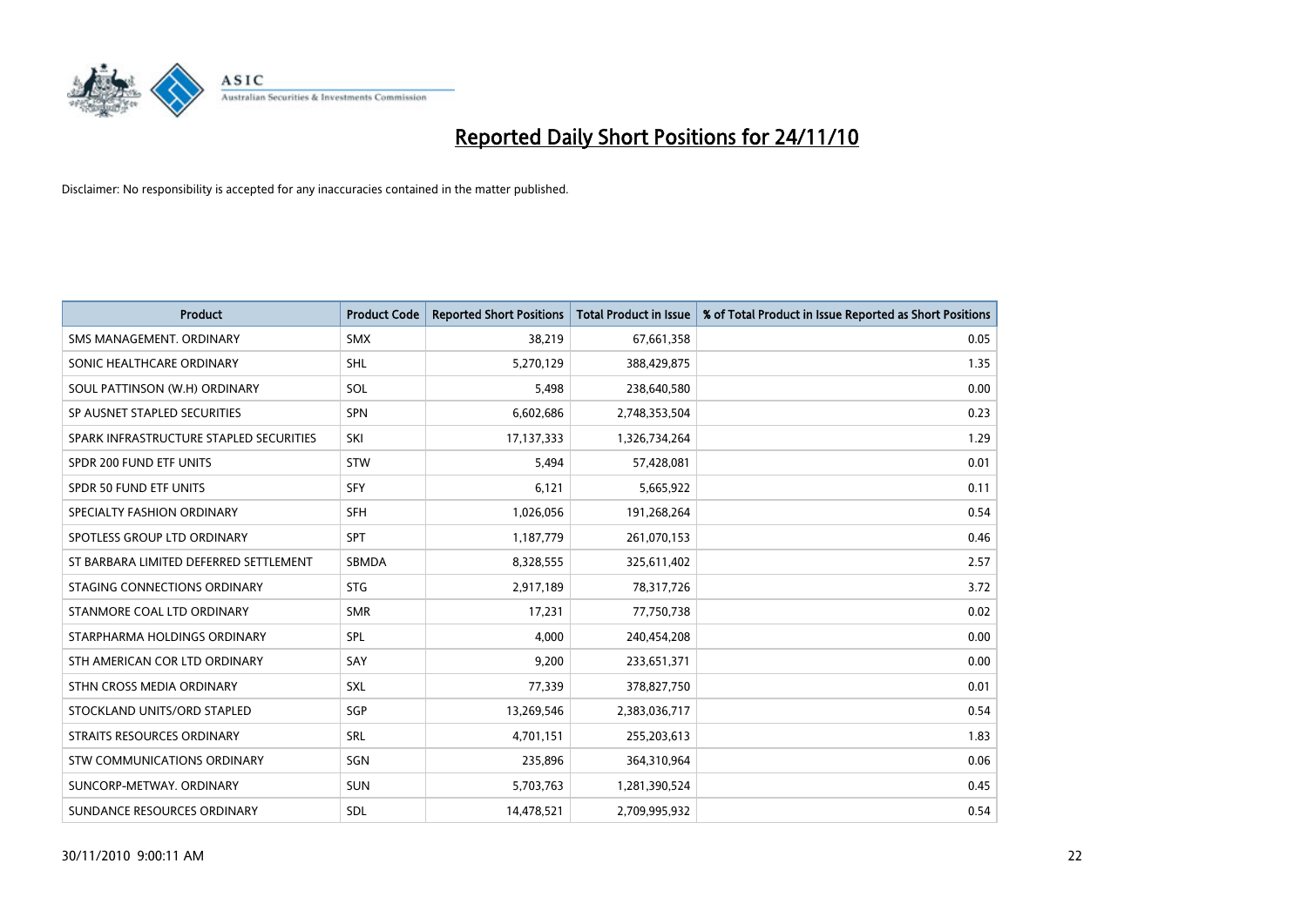

| Product                              | <b>Product Code</b> | <b>Reported Short Positions</b> | Total Product in Issue | % of Total Product in Issue Reported as Short Positions |
|--------------------------------------|---------------------|---------------------------------|------------------------|---------------------------------------------------------|
| SUNLAND GROUP LTD ORDINARY           | <b>SDG</b>          | 103,429                         | 244,935,981            | 0.04                                                    |
| SUPER CHEAP AUTO GRP ORDINARY        | <b>SUL</b>          | 78,477                          | 128,902,619            | 0.06                                                    |
| <b>SWICK MINING ORDINARY</b>         | <b>SWK</b>          | 1,548                           | 236,724,970            | 0.00                                                    |
| SYMEX HOLDINGS ORDINARY              | <b>SYM</b>          | 6,633                           | 125,037,628            | 0.01                                                    |
| <b>TABCORP HOLDINGS LTD ORDINARY</b> | <b>TAH</b>          | 2,436,195                       | 684,918,140            | 0.36                                                    |
| <b>TALENT2 INTERNATION ORDINARY</b>  | <b>TWO</b>          | 7                               | 141,656,000            | 0.00                                                    |
| TALISMAN MINING ORDINARY             | <b>TLM</b>          | 36,399                          | 113,263,445            | 0.03                                                    |
| TANAMI GOLD NL ORDINARY              | <b>TAM</b>          | 64,017                          | 260,947,676            | 0.02                                                    |
| TAP OIL LIMITED ORDINARY             | <b>TAP</b>          | 456,670                         | 240,967,311            | 0.19                                                    |
| TASSAL GROUP LIMITED ORDINARY        | <b>TGR</b>          | 1,908,002                       | 146,304,404            | 1.30                                                    |
| <b>TATTS GROUP LTD ORDINARY</b>      | <b>TTS</b>          | 6,292,031                       | 1,300,888,465          | 0.47                                                    |
| TELECOM CORPORATION ORDINARY         | <b>TEL</b>          | 31,790,463                      | 1,924,581,727          | 1.66                                                    |
| <b>TELSTRA CORPORATION, ORDINARY</b> | <b>TLS</b>          | 25,216,999                      | 12,443,074,357         | 0.20                                                    |
| TEN NETWORK HOLDINGS ORDINARY        | <b>TEN</b>          | 21,771,712                      | 1,045,236,720          | 2.09                                                    |
| TFS CORPORATION LTD ORDINARY         | <b>TFC</b>          | 63,054                          | 227,360,909            | 0.02                                                    |
| THE REJECT SHOP ORDINARY             | <b>TRS</b>          | 31,421                          | 26,033,570             | 0.12                                                    |
| THOR MINING PLC CHESS DEPOSITARY     | <b>THR</b>          | 2,307                           | 288,754,017            | 0.00                                                    |
| THORN GROUP LIMITED ORDINARY         | <b>TGA</b>          | 2,361                           | 129,459,770            | 0.00                                                    |
| THUNDELARRA EXPLOR, ORDINARY         | <b>THX</b>          | 6,261                           | 152,910,147            | 0.00                                                    |
| TIGER RESOURCES ORDINARY             | <b>TGS</b>          | 198,758                         | 596,373,151            | 0.04                                                    |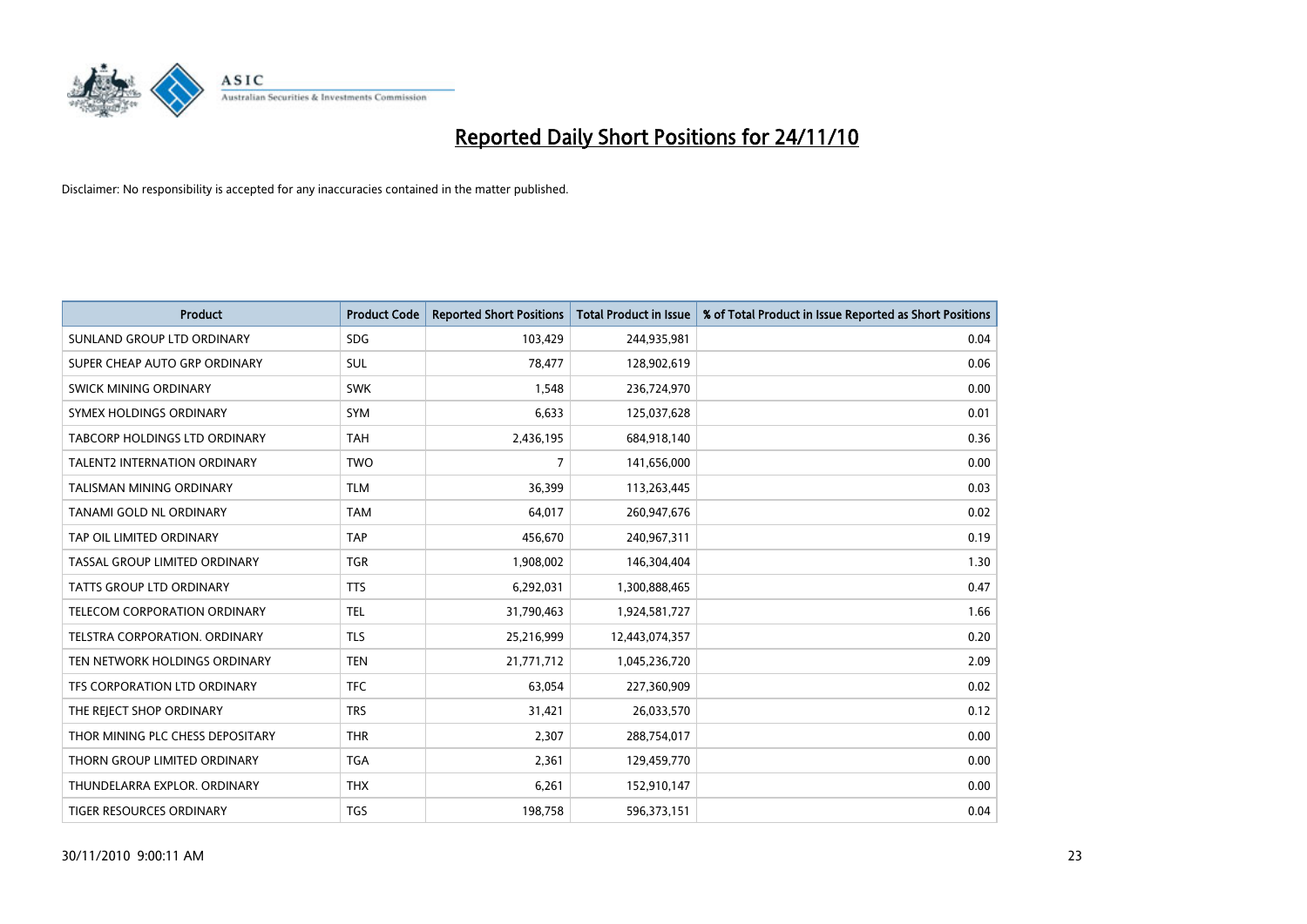

| <b>Product</b>                            | <b>Product Code</b> | <b>Reported Short Positions</b> | <b>Total Product in Issue</b> | % of Total Product in Issue Reported as Short Positions |
|-------------------------------------------|---------------------|---------------------------------|-------------------------------|---------------------------------------------------------|
| TIMBERCORP LIMITED ORDINARY               | <b>TIM</b>          | 90,075                          | 352,071,429                   | 0.02                                                    |
| TISHMAN SPEYER UNITS                      | <b>TSO</b>          | 50,674                          | 338,440,904                   | 0.01                                                    |
| TNG LIMITED ORDINARY                      | <b>TNG</b>          | 4,321                           | 258,055,076                   | 0.00                                                    |
| TOLL HOLDINGS LTD ORDINARY                | <b>TOL</b>          | 10,755,100                      | 706,577,616                   | 1.51                                                    |
| TORO ENERGY LIMITED ORDINARY              | <b>TOE</b>          | 35,404                          | 964,936,676                   | 0.00                                                    |
| <b>TOWER AUSTRALIA ORDINARY</b>           | <b>TAL</b>          | 1,254,674                       | 415,928,881                   | 0.29                                                    |
| <b>TOWER LIMITED ORDINARY</b>             | <b>TWR</b>          | 746,129                         | 260,631,787                   | 0.28                                                    |
| TOX FREE SOLUTIONS ORDINARY               | <b>TOX</b>          | 92,588                          | 91,855,500                    | 0.09                                                    |
| TPG TELECOM LIMITED ORDINARY              | <b>TPM</b>          | 2,895,105                       | 775,522,421                   | 0.37                                                    |
| TRANSFIELD SERV INFR STAPLED SECURITIES   | <b>TSI</b>          | 331,396                         | 434,862,971                   | 0.08                                                    |
| TRANSFIELD SERVICES ORDINARY              | <b>TSE</b>          | 4,495,617                       | 441,350,229                   | 1.03                                                    |
| TRANSPACIFIC INDUST, ORDINARY             | <b>TPI</b>          | 10,379,254                      | 960,638,735                   | 1.06                                                    |
| TRANSURBAN GROUP TRIPLE STAPLED SEC.      | <b>TCL</b>          | 4,840,275                       | 1,441,290,633                 | 0.33                                                    |
| TRINITY GROUP STAPLED SECURITIES          | <b>TCQ</b>          | 3,419                           | 231,701,539                   | 0.00                                                    |
| TROY RESOURCES NL ORDINARY                | <b>TRY</b>          | 39,329                          | 87,474,323                    | 0.05                                                    |
| UGL LIMITED ORDINARY                      | UGL                 | 4,375,442                       | 166,028,705                   | 2.63                                                    |
| UNILIFE CORPORATION CDI 6:1               | <b>UNS</b>          | 76,794                          | 240,197,820                   | 0.03                                                    |
| <b>UXC LIMITED ORDINARY</b>               | <b>UXC</b>          | 13,762                          | 305,789,718                   | 0.00                                                    |
| VALAD PROPERTY GROUP STAPLED US PROHIBIT. | <b>VPG</b>          | 3,813,058                       | 115,108,116                   | 3.30                                                    |
| <b>VDM GROUP LIMITED ORDINARY</b>         | <b>VMG</b>          | 11,116                          | 195,613,088                   | 0.01                                                    |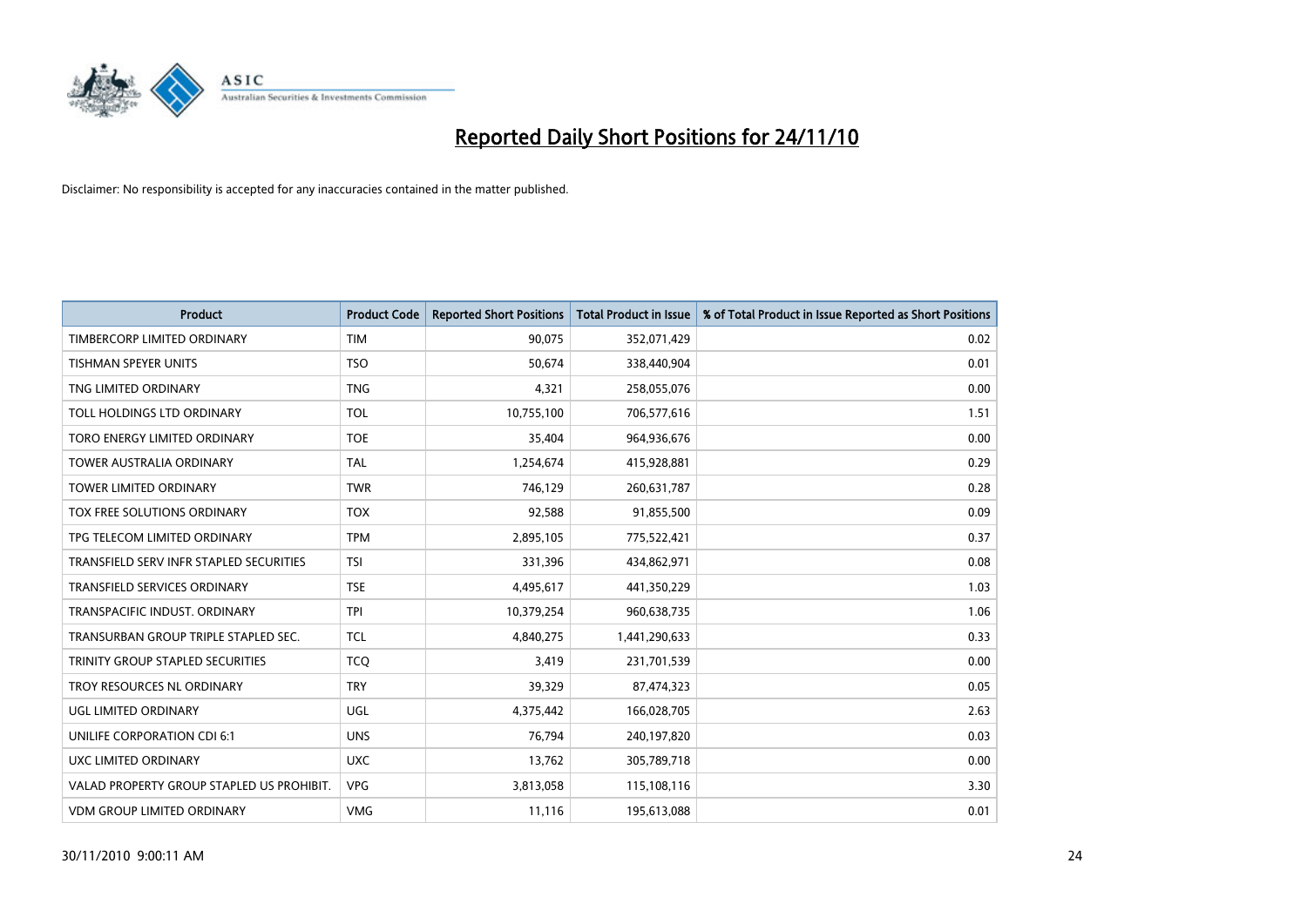

| Product                                   | <b>Product Code</b> | <b>Reported Short Positions</b> | <b>Total Product in Issue</b> | % of Total Product in Issue Reported as Short Positions |
|-------------------------------------------|---------------------|---------------------------------|-------------------------------|---------------------------------------------------------|
| <b>VENTURE MINERALS ORDINARY</b>          | <b>VMS</b>          | 6,500                           | 209,073,334                   | 0.00                                                    |
| VILLAGE ROADSHOW LTD ORDINARY             | <b>VRL</b>          | 450                             | 151,318,100                   | 0.00                                                    |
| VILLAGE ROADSHOW LTD 'A' CLASS PREFERENCE | <b>VRLPA</b>        | 39,114                          | 44,368,905                    | 0.09                                                    |
| VIRGIN BLUE HOLDINGS ORDINARY             | <b>VBA</b>          | 14,615,816                      | 2,209,126,568                 | 0.66                                                    |
| <b>VISION GROUP HLDGS ORDINARY</b>        | <b>VGH</b>          | 78,000                          | 72,771,187                    | 0.11                                                    |
| <b>VITA GROUP LTD ORDINARY</b>            | <b>VTG</b>          | 75,190                          | 142,499,800                   | 0.05                                                    |
| VITERRA INC CDI 1:1                       | <b>VTA</b>          | 4,177                           | 68,629,939                    | 0.01                                                    |
| <b>WAREHOUSE GROUP ORDINARY</b>           | <b>WHS</b>          | 287,591                         | 311,195,868                   | 0.09                                                    |
| WATPAC LIMITED ORDINARY                   | <b>WTP</b>          | 7,535                           | 183,341,382                   | 0.00                                                    |
| <b>WDS LIMITED ORDINARY</b>               | <b>WDS</b>          | 9,523                           | 143,107,458                   | 0.01                                                    |
| WEBJET LIMITED ORDINARY                   | <b>WEB</b>          | 101,563                         | 77,361,278                    | 0.14                                                    |
| <b>WESFARMERS LIMITED ORDINARY</b>        | <b>WES</b>          | 22,123,355                      | 1,005,179,423                 | 2.15                                                    |
| WESFARMERS LIMITED PARTIALLY PROTECTED    | <b>WESN</b>         | 1,672,399                       | 151,892,739                   | 1.07                                                    |
| WEST AUSTRALIAN NEWS ORDINARY             | <b>WAN</b>          | 7,550,007                       | 219,668,970                   | 3.44                                                    |
| WESTERN AREAS NL ORDINARY                 | <b>WSA</b>          | 7,817,773                       | 179,735,899                   | 4.33                                                    |
| WESTERN DESERT RES. ORDINARY              | <b>WDR</b>          | 948                             | 154,684,108                   | 0.00                                                    |
| WESTFIELD GROUP ORD/UNIT STAPLED SEC      | <b>WDC</b>          | 6,239,683                       | 2,307,773,663                 | 0.26                                                    |
| WESTPAC BANKING CORP ORDINARY             | <b>WBC</b>          | 21,888,905                      | 2,989,719,783                 | 0.70                                                    |
| WHITE ENERGY COMPANY ORDINARY             | <b>WEC</b>          | 6,220,487                       | 307,221,811                   | 2.02                                                    |
| WHITEHAVEN COAL ORDINARY                  | <b>WHC</b>          | 577,514                         | 493,650,070                   | 0.12                                                    |